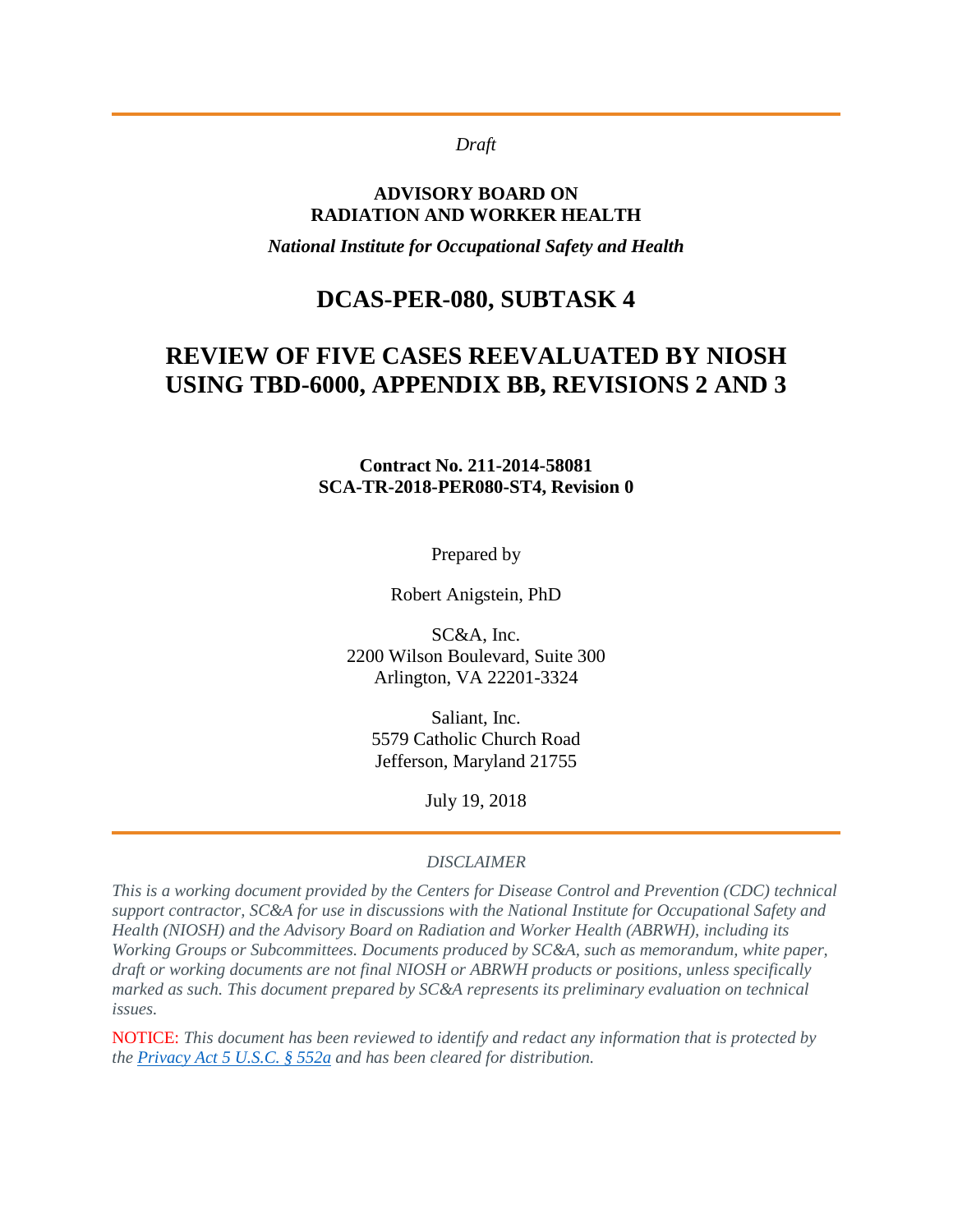| <b>Effective Date:</b> | <b>Revision No.</b> | <b>Document No./Description:</b> | Page No. |
|------------------------|---------------------|----------------------------------|----------|
| /19/2018               | $J$ (Draft)         | <b>SCA-TR-2018-PER080-ST4</b>    | . of 24  |

#### **SC&A, INC.:** *Technical Support for the Advisory Board on Radiation and Worker Health Review of NIOSH Dose Reconstruction Program*

| <b>DOCUMENT TITLE:</b>  | DCAS-PER-080, Subtask 4: Review of Five Cases Reevaluated by |  |
|-------------------------|--------------------------------------------------------------|--|
|                         | NIOSH Using TBD-6000, Appendix BB, Revisions 2 and 3         |  |
| <b>DOCUMENT NUMBER/</b> | SCA-TR-2018-PER080-ST4                                       |  |
| <b>DESCRIPTION:</b>     |                                                              |  |
| <b>REVISION NO.:</b>    | $0$ (Draft)                                                  |  |
| <b>SUPERSEDES:</b>      | N/A                                                          |  |
| <b>EFFECTIVE DATE:</b>  | July 19, 2018                                                |  |
| <b>TASK MANAGER</b>     | Kathleen Behling [signature on file]                         |  |
| <b>PROJECT MANAGER:</b> | John Stiver, MS, CHP [signature on file]                     |  |
| <b>DOCUMENT</b>         | John Mauro, PhD, CHP [signature on file]                     |  |
| <b>REVIEWER(S):</b>     |                                                              |  |

#### **Record of Revisions**

| <b>Revision</b><br><b>Number</b> | <b>Effective</b><br>Date | <b>Description of Revision</b> |
|----------------------------------|--------------------------|--------------------------------|
| $0$ (Draft)                      | 7/19/2018                | Initial issue                  |
|                                  |                          |                                |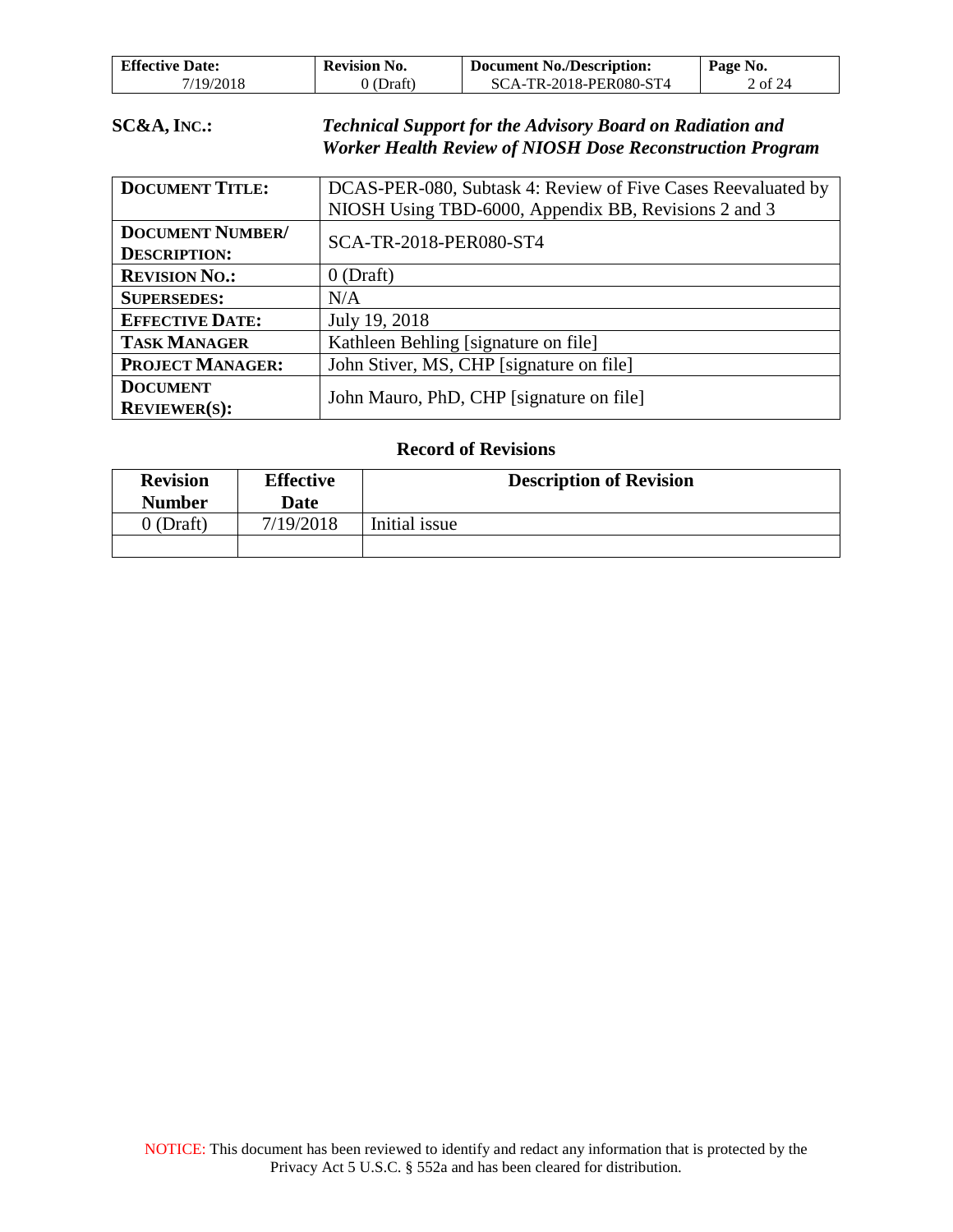| <b>Effective Date:</b> | <b>Revision No.</b> | <b>Document No./Description:</b> | Page No. |
|------------------------|---------------------|----------------------------------|----------|
| 7/19/2018              | $0$ (Draft)         | SCA-TR-2018-PER080-ST4           | 3 of 24  |

# **TABLE OF CONTENTS**

| 1              |       |  |
|----------------|-------|--|
|                | 1.1   |  |
| $\overline{2}$ |       |  |
|                | 2.1   |  |
|                | 2.1.1 |  |
|                | 2.1.2 |  |
|                | 2.1.3 |  |
|                | 2.1.4 |  |
|                | 2.2   |  |
|                | 2.2.1 |  |
|                | 2.2.2 |  |
|                | 2.2.3 |  |
|                | 2.2.4 |  |
|                | 2.3   |  |
|                | 2.3.1 |  |
|                | 2.3.2 |  |
|                | 2.3.3 |  |
|                | 2.3.4 |  |
|                | 2.4   |  |
|                | 2.4.1 |  |
|                | 2.4.2 |  |
|                | 2.4.3 |  |
|                | 2.4.4 |  |
|                | 2.5   |  |
|                | 2.5.1 |  |
|                | 2.5.2 |  |
|                | 2.5.3 |  |
|                | 2.5.4 |  |
| 3              |       |  |
| 4              |       |  |
|                |       |  |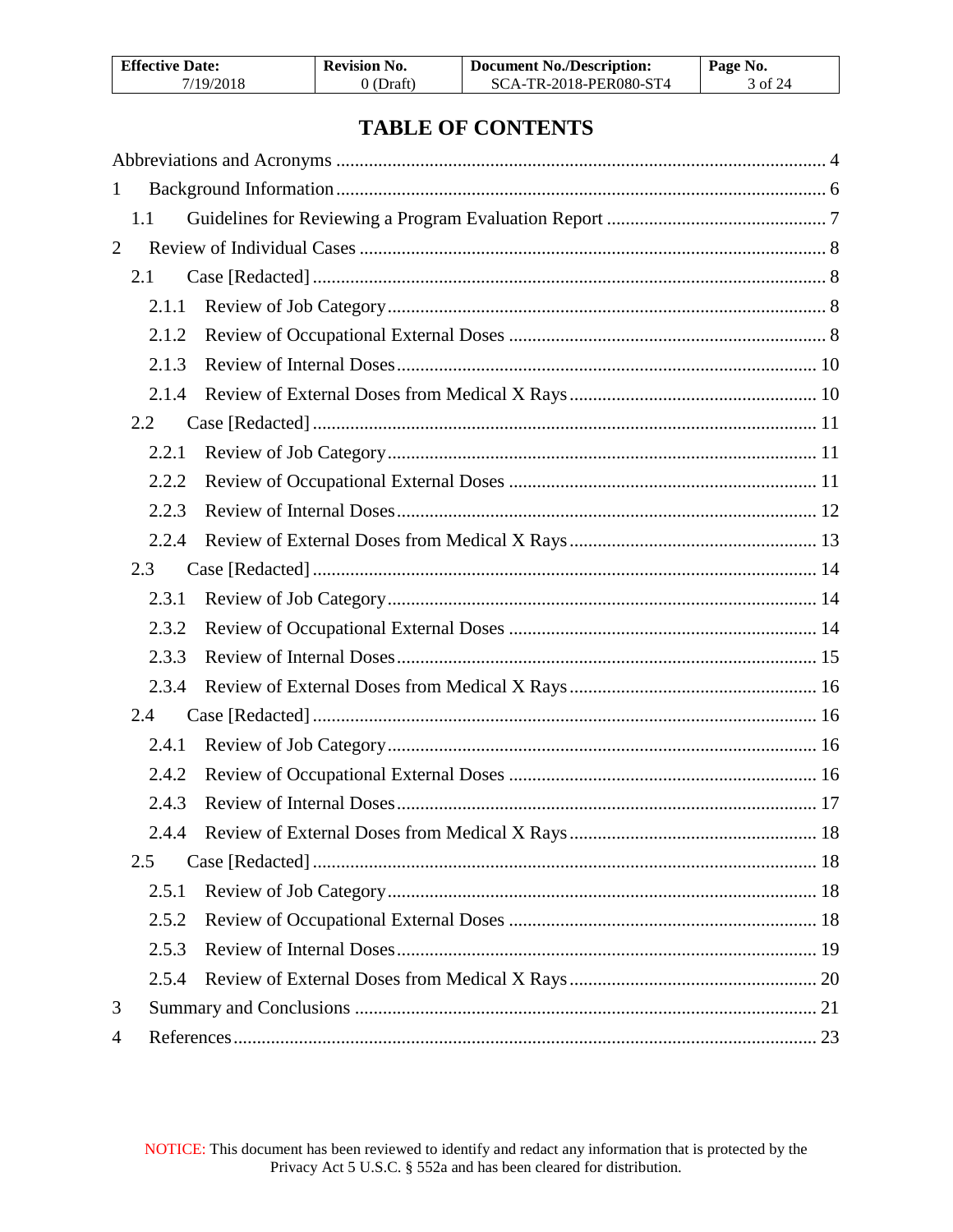| <b>Effective Date:</b> | <b>Revision No.</b> | <b>Document No./Description:</b> | Page No. |
|------------------------|---------------------|----------------------------------|----------|
| 7/19/2018              | $0$ (Draft)         | SCA-TR-2018-PER080-ST4           | 4 of 24  |

# **ABBREVIATIONS AND ACRONYMS**

<span id="page-3-0"></span>

| ABRWH or     |                                                                |
|--------------|----------------------------------------------------------------|
|              | Advisory Board Advisory Board on Radiation and Worker Health   |
| AP           | antero-posterior                                               |
| <b>AEC</b>   | <b>Atomic Energy Commission</b>                                |
| <b>CAD</b>   | chronic annual dose                                            |
| <b>CATI</b>  | computer-assisted telephone interview                          |
| <b>DCAS</b>  | Division of Compensation Analysis and Support                  |
| <b>DCF</b>   | dose conversion factor                                         |
| <b>DOL</b>   | U.S. Department of Labor                                       |
| DR           | dose reconstruction                                            |
| EE           | energy employee                                                |
| <b>GCS</b>   | <b>Granite City Steel</b>                                      |
| <b>GSI</b>   | General Steel Industries, Inc.                                 |
| $H^*(10)$    | ambient dose equivalent                                        |
| <b>ICD</b>   | <b>International Classification of Diseases</b>                |
| <b>ICRP</b>  | <b>International Commission on Radiological Protection</b>     |
| <b>IMBA</b>  | <b>Integrated Modules for Bioassay Analysis</b>                |
| <b>IREP</b>  | Interactive RadioEpidemiological Program                       |
| <b>LLI</b>   | lower large intestine                                          |
| mrem         | millirem                                                       |
| <b>NCI</b>   | National Cancer Institute at the National Institutes of Health |
| <b>NIOSH</b> | National Institute for Occupational Safety and Health          |
| <b>ORAUT</b> | Oak Ridge Associated Universities Team                         |
| <b>OTIB</b>  | ORAUT technical information bulletin                           |
| PA           | postero-anterior                                               |
| <b>PER</b>   | program evaluation report                                      |
| POC          | probability of causation                                       |
| Ra           | radium                                                         |
| $\mathbf R$  | roentgen                                                       |
| <b>SCPR</b>  | <b>Subcommittee for Procedure Reviews</b>                      |
| <b>TBD</b>   | technical basis document                                       |
| U            | uranium                                                        |
|              |                                                                |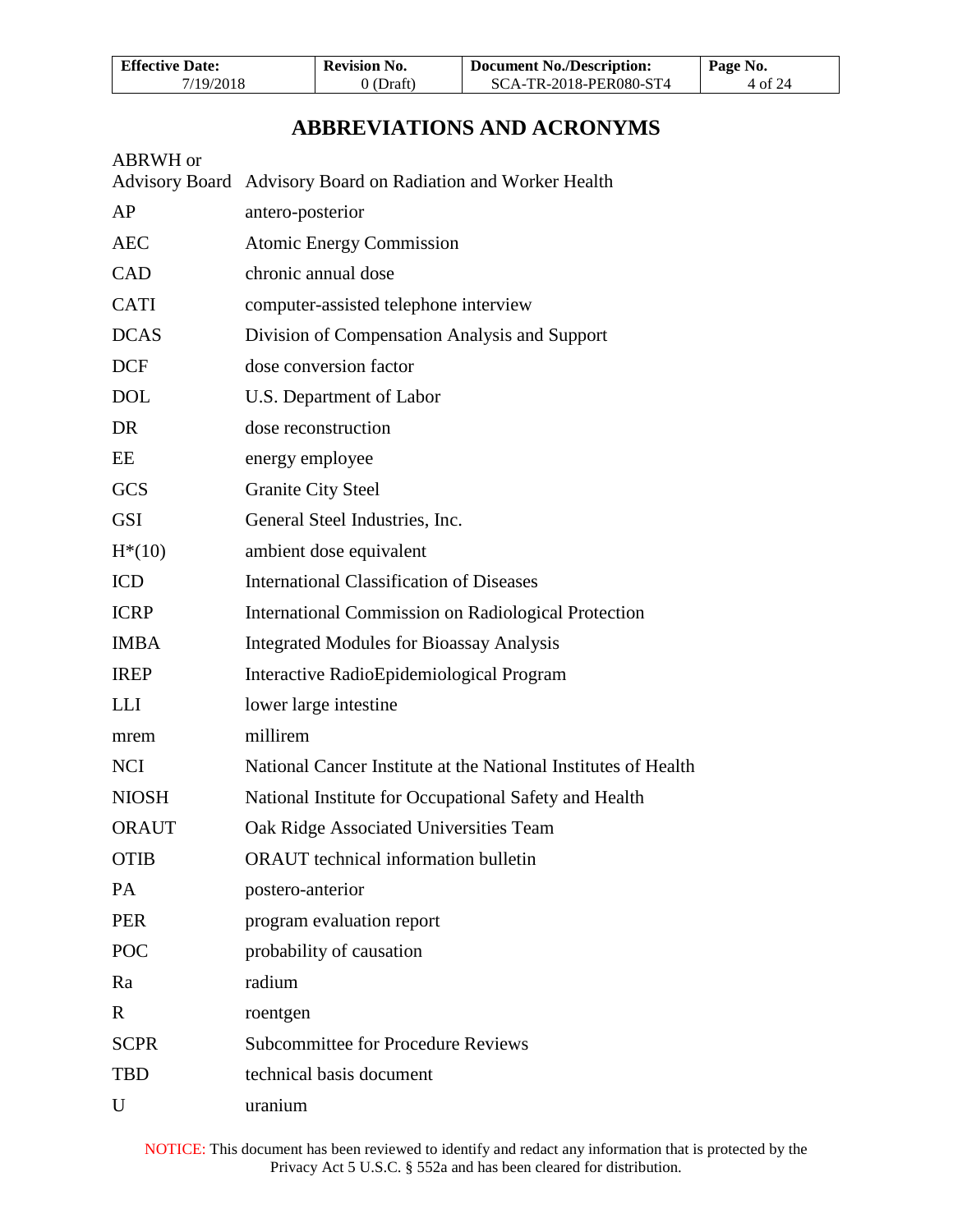| <b>Effective Date:</b> | Revision No. | <b>Document No./Description:</b> | Page No. |
|------------------------|--------------|----------------------------------|----------|
| /19/2018               | Draft        | SCA-TR-2018-PER080-ST4           | of $24$  |

- ULI upper large intestine
- WG work group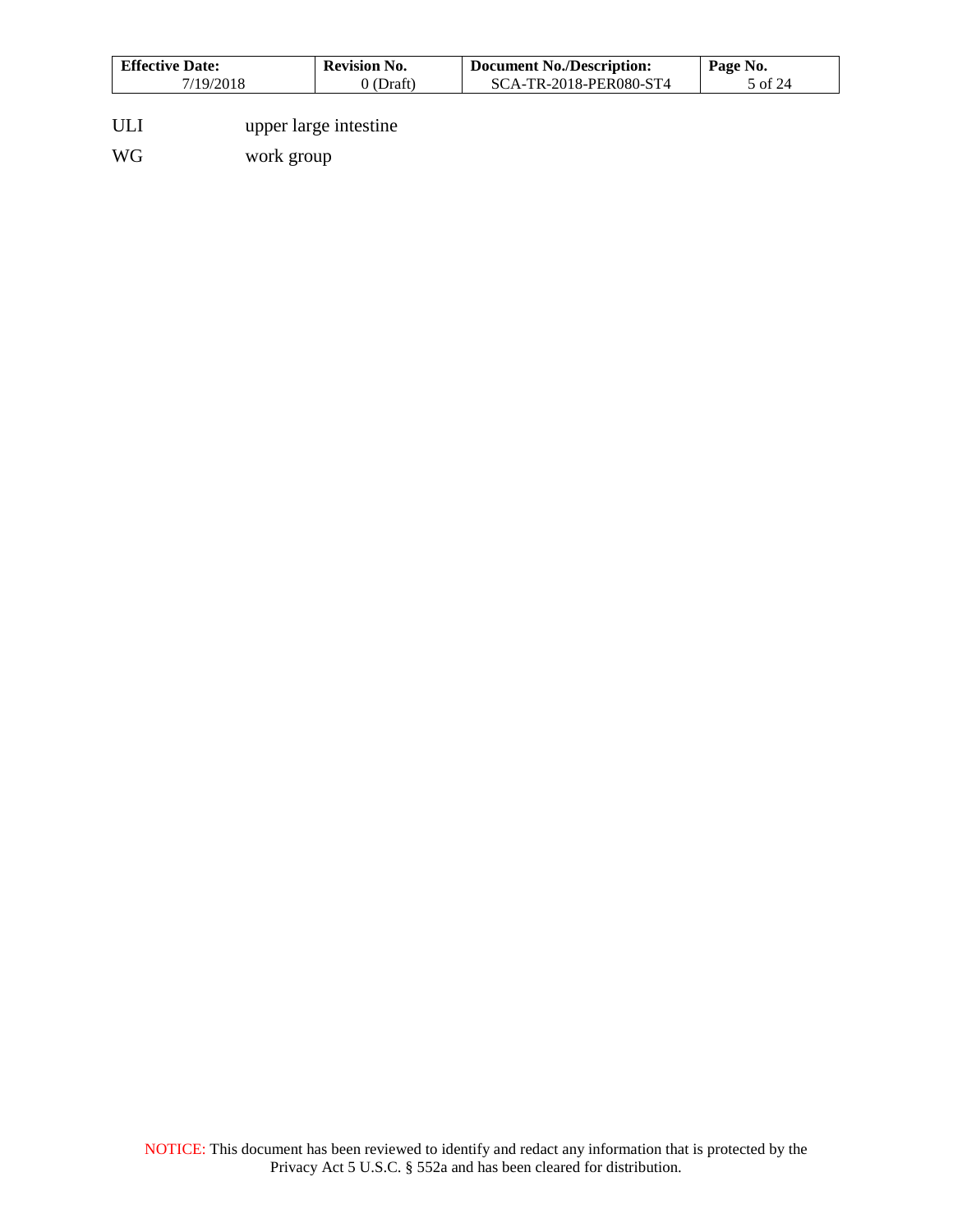| <b>Effective Date:</b> | Revision No. | <b>Document No./Description:</b> | Page No. |
|------------------------|--------------|----------------------------------|----------|
| 7/19/2018              | 0 (Draft)    | SCA-TR-2018-PER080-ST4           | 6 of 24  |

# **1 BACKGROUND INFORMATION**

<span id="page-5-0"></span>On June 25, 2007, the National Institute for Occupational Safety and Health (NIOSH 2007a) issued Appendix BB to "Site Profiles for Atomic Weapons Employers that Worked Uranium and Thorium Metals." This appendix was a site profile of the General Steel Industries, Inc. (GSI), steel foundry located in Granite City, Illinois. The issuance of the appendix was followed by extensive reviews of this document by SC&A, and meetings and interviews with former GSI employees and their advocates. The ensuing reports were presented first at meetings of the Work Group on Procedure Reviews of the Advisory Board on Radiation and Worker Health  $(ABRWH)$ ,<sup>[1](#page-5-1)</sup> later at the newly formed Work Group on TBD 6000/6001,<sup>[2](#page-5-2)</sup> and at meetings of the full Advisory Board. NIOSH issued detailed responses to the SC&A findings and observations, as well as to the work group recommendations.

On June 23, 2014, following these reviews, NIOSH (2014) issued Appendix BB, Rev. 1, which embodied recommendations of the ABRWH and its Work Group on TBD 6000. The revised appendix was reviewed by SC&A and the work group (WG) and discussed at several WG meetings. It became apparent that further revisions were needed; however, due to the time elapsed since the original Appendix BB, NIOSH (2015) issued a Program Evaluation Report, DCAS-PER-057, based on revision 1, which reevaluated all previously completed claims. The ABRWH Subcommittee for Procedure Reviews (SCPR) tasked SC&A with reviewing this PER. Because SC&A had already performed a detailed review of revision 1, it was only necessary for us to perform a Subtask 4 review of selected cases that had been evaluated by NIOSH. The subcommittee directed SC&A to draft a set of criteria for selecting cases from this PER that embodied a cross section of periods of employment, job categories, and types of cancer. Based on our recommended criteria, the subcommittee asked NIOSH to furnish SC&A four or five cases to review; NIOSH subsequently furnished us five case numbers. SC&A (2016) submitted a Subtask 4 review of DCAS-PER-057 on December 12, 2016, which included four findings regarding incorrect or questionable assignments of workers to job categories that resulted in lower doses and incorrect dates for intake regimes.

In parallel to PER-057, NIOSH continued work on Appendix BB, Rev. 2, addressing SC&A findings on revision 1 and the recommendations of the Work Group on TBD 6000. Revision 2 (NIOSH 2016) was issued on May 26, 2016. Anigstein and Mauro (2016a) reviewed the revised appendix and concluded that NIOSH had resolved eight of the 10 findings on revision 1. NIOSH (2017a) resolved the two remaining findings by issuing Appendix BB, Rev. 3. NIOSH (2017b) then issued DCAS-PER-080, based on revisions 2 and 3, which reevaluated all previously completed claims.

As requested by the SCPR during its meeting by teleconference on November 20, 2017, SC&A submitted a set of criteria for selecting cases for a Subtask 4 review that embodied a cross section of periods of employment, job categories, and types of cancer. NIOSH furnished SC&A five case numbers on January 25, 2018. The objective of the present review is to confirm that

<span id="page-5-1"></span><sup>&</sup>lt;sup>1</sup> This work group was later redesignated the ABRWH Subcommittee for Procedure Reviews.  $\overline{a}$ 

<span id="page-5-2"></span><sup>2</sup> In March 2010, this work group was divided into two separate work groups—the Work Group on TBD 6000 and the Work Group on TBD 6001.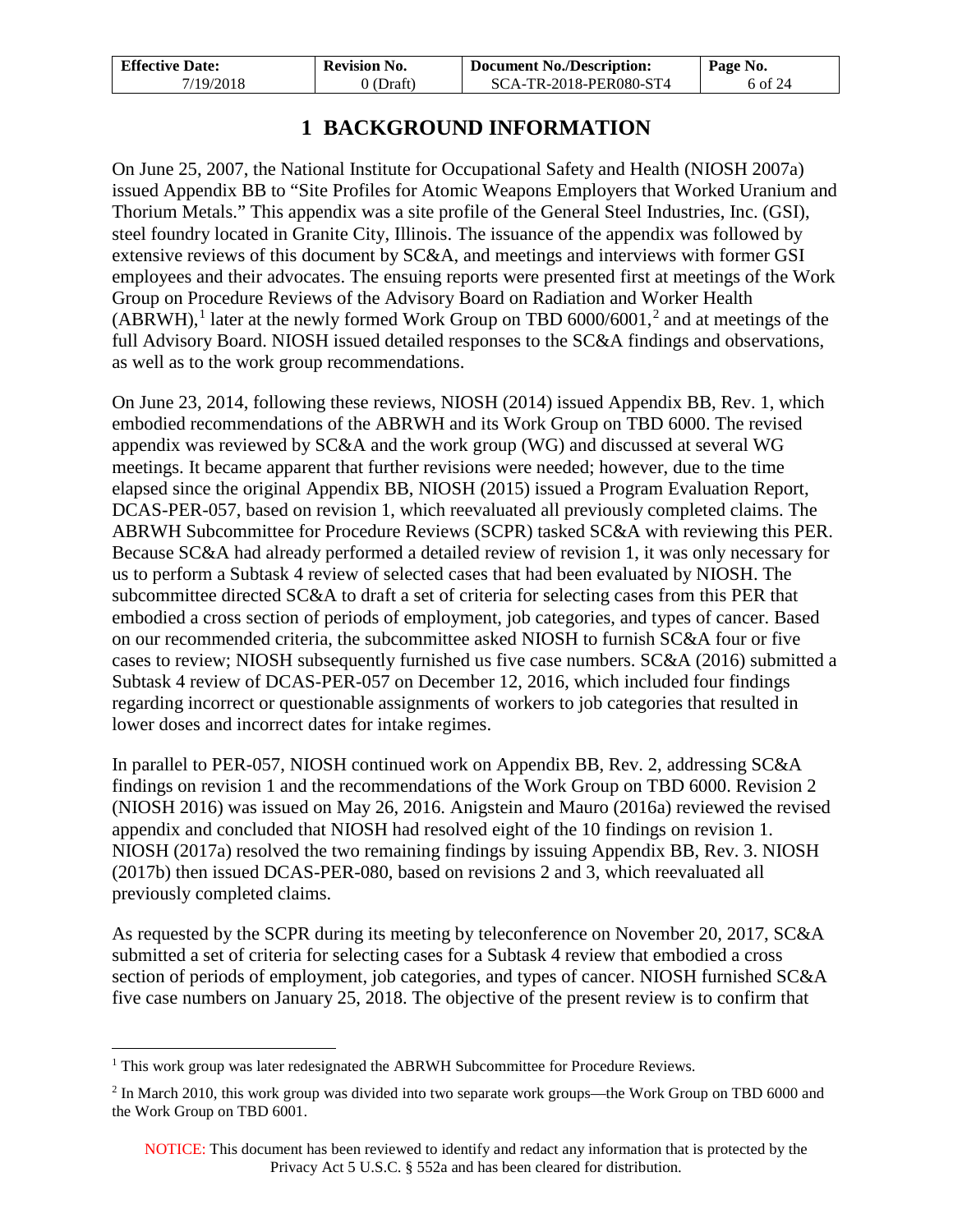| <b>Effective Date:</b> | <b>Revision No.</b> | <b>Document No./Description:</b> | Page No. |
|------------------------|---------------------|----------------------------------|----------|
| 7/19/2018              | 0 (Draft)           | SCA-TR-2018-PER080-ST4           | 1 of 24  |

cases affected by PER-080 were in fact reevaluated in accordance with revisions 2 and 3 of Appendix BB to TBD-6000 (NIOSH 2016, 2017a).

#### <span id="page-6-0"></span>**1.1 GUIDELINES FOR REVIEWING A PROGRAM EVALUATION REPORT**

SC&A (2009) drafted a set of protocols for conducting a PER review that were approved by the ABRWH. These protocols specify five subtasks that SC&A may be tasked to perform by the ABRWH, the SCPR, or a cognizant WG. The present assignment is to perform Subtask 4 and, by implication, Subtask 5, which are specified as follows:

- Subtask 4: Conduct audits of dose reconstructions (DRs) affected by the PER under review. The number of DRs selected for audit for a given PER will vary, based on important elements such as (1) the number of target organs and tissues that may be impacted by a PER, and (2) the time period, work location, and job functions that characterize the DR of a claim. (It is assumed that the total number of DR audits for each PER will be determined by the ABRWH, the SCPR, or the cognizant WG, while the actual cases will be selected by NIOSH.)
- Subtask 5: Prepare a comprehensive written report that contains the results of the abovestated subtask, along with our review conclusions.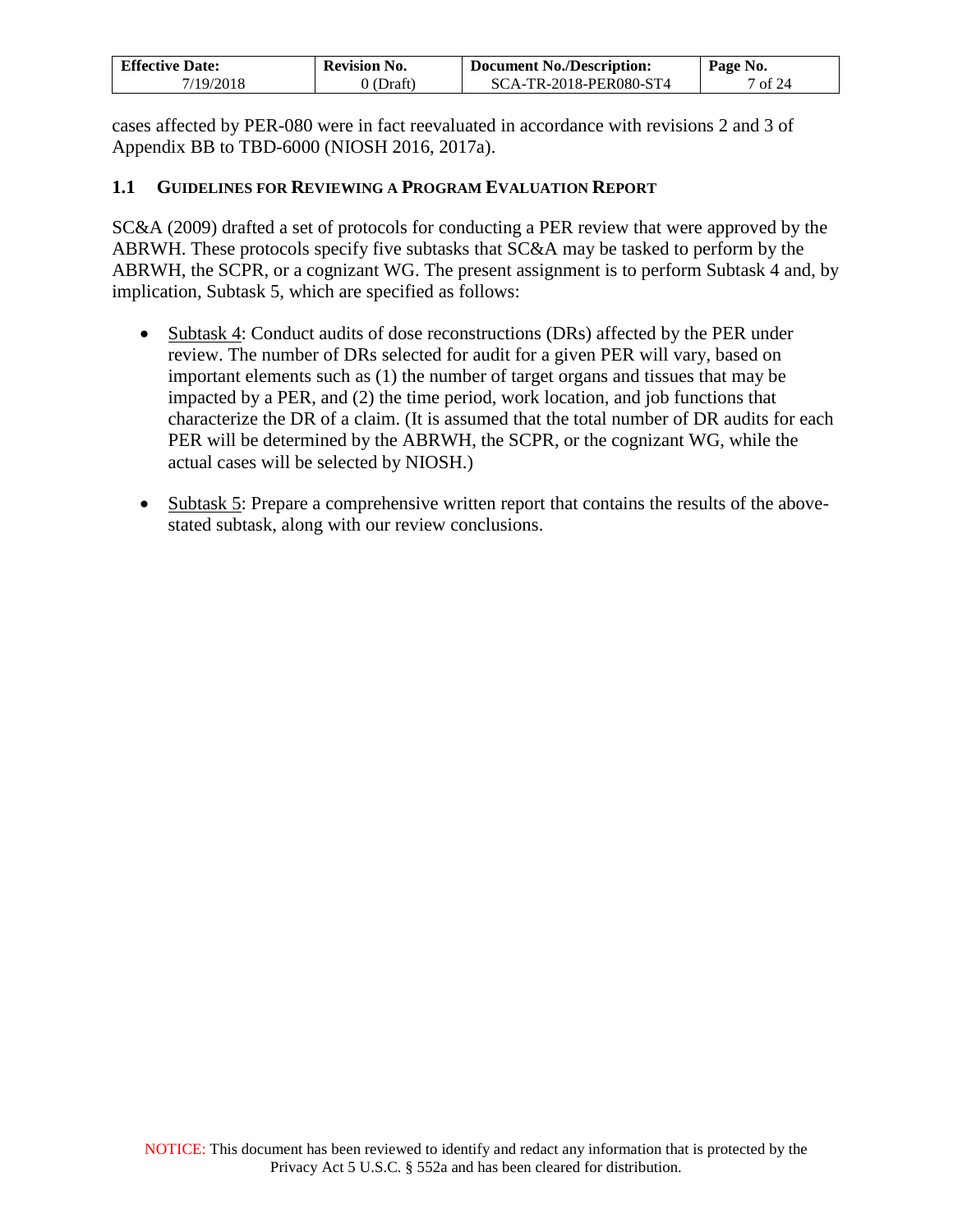| <b>Effective Date:</b> | <b>Revision No.</b> | <b>Document No./Description:</b> | Page No. |
|------------------------|---------------------|----------------------------------|----------|
| 7/19/2018              | 0 (Draft)           | SCA-TR-2018-PER080-ST4           | 8 of 24  |

# **2 REVIEW OF INDIVIDUAL CASES**

<span id="page-7-0"></span>In fulfillment of the Subtask 4 guidelines listed above, we audited the five cases selected by NIOSH to represent the DRs that were affected by DCAS-PER-080 (NIOSH 2017b). Our goal was to determine if the exposure scenarios and the resulting DR methodology prescribed in Appendix BB, Rev. 3 (NIOSH 2017a) were applied correctly and if the methodology was consistent with NIOSH practices for other claimants and for other worksites. Because SC&A (2016) had already performed a Subtask 4 review related to Appendix BB, Rev. 1 (NIOSH 2014), which also involved reviewing the DRs for five cases of presumed former GSI workers, it was expeditious to use the same format as that in our previous report in reviewing the new cases.

# <span id="page-7-1"></span>**2.1 CASE [REDACTED]**

This section of the report presents the results of an independent audit of a DR performed by NIOSH for an energy employee (EE) who was employed as a and a a a at GSI from 1963 through 1965, which was during the period of Atomic Energy Commission (AEC) operations, and again from 1967 through 1972, which was during the residual period. was diagnosed with cancer on , 2005. The original DR was approved on August 7, 2007. The probability of causation (POC), as listed in the file , which is found on the PER-080 web page and is accessible via the was . The POC based on the DR that was revised to conform with the PER was . Because the revised POC was >45%, further runs of the Interactive RadioEpidemiological Program (IREP) were performed. As stated in  $\ddot{\text{ }}$ , "The average PC value of the 99th percentiles from 30 runs with  $10000$  iterations is

# <span id="page-7-2"></span>**2.1.1 Review of Job Category**

Since the EE was employed during the operational period at GSI, the EE's job category is relevant to the DR. The EE was assigned doses to operators. This is an appropriate assignment: as a and and , the EE clearly worked inside the plant which, according to NIOSH (2017a), defines the operator category at GSI.

# <span id="page-7-3"></span>**2.1.2 Review of Occupational External Doses**

The external photon exposures assigned in this DR were derived in the Excel file , found on the PER-080 web page.

The was selected as the target organ in the present case, in accordance with  $\overline{OTIB-0005}$  (ORAUT 2012), which listed the as the target organ for estimating doses from external exposure in cases of .

# **External Photon Doses During 1963–1965**

The doses to the from external exposure to photon radiation during 1963–1965 were derived from an annual exposure rate of as listed by NIOSH (2017a, Table 8), multiplied by , the effective dose conversion factor (DCF) for converting exposure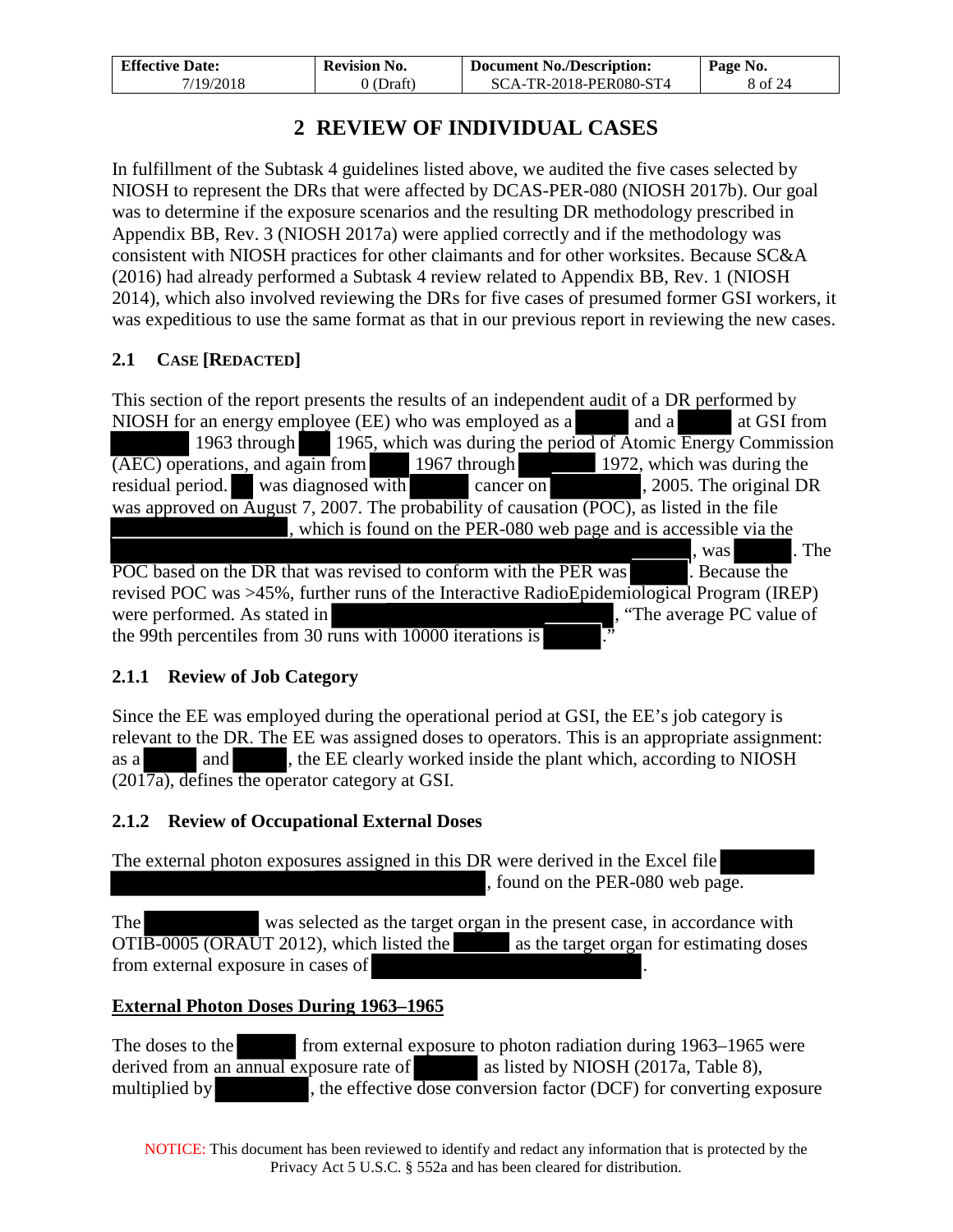| <b>Effective Date:</b> | <b>Revision No.</b> | <b>Document No./Description:</b> | Page No. |
|------------------------|---------------------|----------------------------------|----------|
| 7/19/2018              | (Draft)             | SCA-TR-2018-PER080-ST4           | 9 of 24  |

to photons in the 30–250 keV energy range, incident in the antero-posterior (AP) orientation, to dose to the . The 1963 dose was prorated to reflect the EE's assumed start of employment on , while the 1965 dose was prorated for the assumed end of the first period of the EE's employment on . These doses were entered as fixed values in the IREP input file*.*

#### **Reviewer's Comment**

NIOSH used a fixed value of the DCF to convert exposures to photons to doses to the . This would appear to be inconsistent with the directions of OCAS-IG-001 (NIOSH 2007b), which state that an uncertainty distribution about the DCF is appropriate. In the present case, however, the use of fixed values is justified. The results of the MCNPX simulation that constitute the basis of the limiting exposure rate in 1963–1966 show that ~85% of the exposure is from photon energies  $>250$  keV. The maximum DCF for exposure of the to photons in this energy range is . Use of a DCF of thus yields  $\overline{a}$  bounding estimate; there is no need for an uncertainty distribution. NIOSH may wish to include some discussion of the use of fixed values vs. distributions of DCFs in any future revisions of Appendix BB to avoid the appearance of inconsistency with the guidance of OCAS-IG-001. We find that NIOSH correctly assigned doses to the from external exposure during the period of AEC operations in accordance with the guidance of NIOSH (2017a).

### **External Photon Doses During the Residual Period**

In accordance with NIOSH (2017a), the DR assigned an exposure rate of during the residual period. The exposures were divided equally between photons of energies of 30–250 keV and >250 keV. These exposures were multiplied by the effective exposure-to- DCF for photons incident in the postero-anterior (PA) orientation in the applicable energy range: for 30–250 keV photons or for photons with energies >250 keV. Because the exposure rates were bounding estimates, the DCFs were applied as fixed values according to the explicit direction from NIOSH (2017a) that supersedes the instructions of OCAS-IG-001 (NIOSH 2007b). The 1967 doses were prorated to reflect the start of the EE's second period of employment on 1967.

#### **Neutron Doses**

The DR used the neutron ambient dose equivalent (H\*[10]) rate for organs, other than the skin of the hands and forearms, of 751 mrem/y, listed by NIOSH (2017a, Table 8), to assign neutron doses to the for the years 1963–1965. These doses were derived by multiplying the  $H^*(10)$  rate by , the  $H^*(10)$ -to-<br>dose-equivalent DCF for neutrons with energies  $\langle 10 \text{ keV} \rangle$ . Anigstein and Mauro (2016b) had found that assigning such DCFs produced claimantfavorable doses to all 14 organs and tissues for which neutron DCFs are listed by NIOSH (2007b). Since such doses constitute bounding estimates, they are appropriately entered as fixed values. The 1963 and 1965 doses were prorated to reflect the beginning and end of the EE's first period of employment:  $\qquad \qquad$ , 1963–, 1965.

We verified that all doses to the from occupational external exposures were correctly entered into the IREP input file, as shown in the Excel file *.*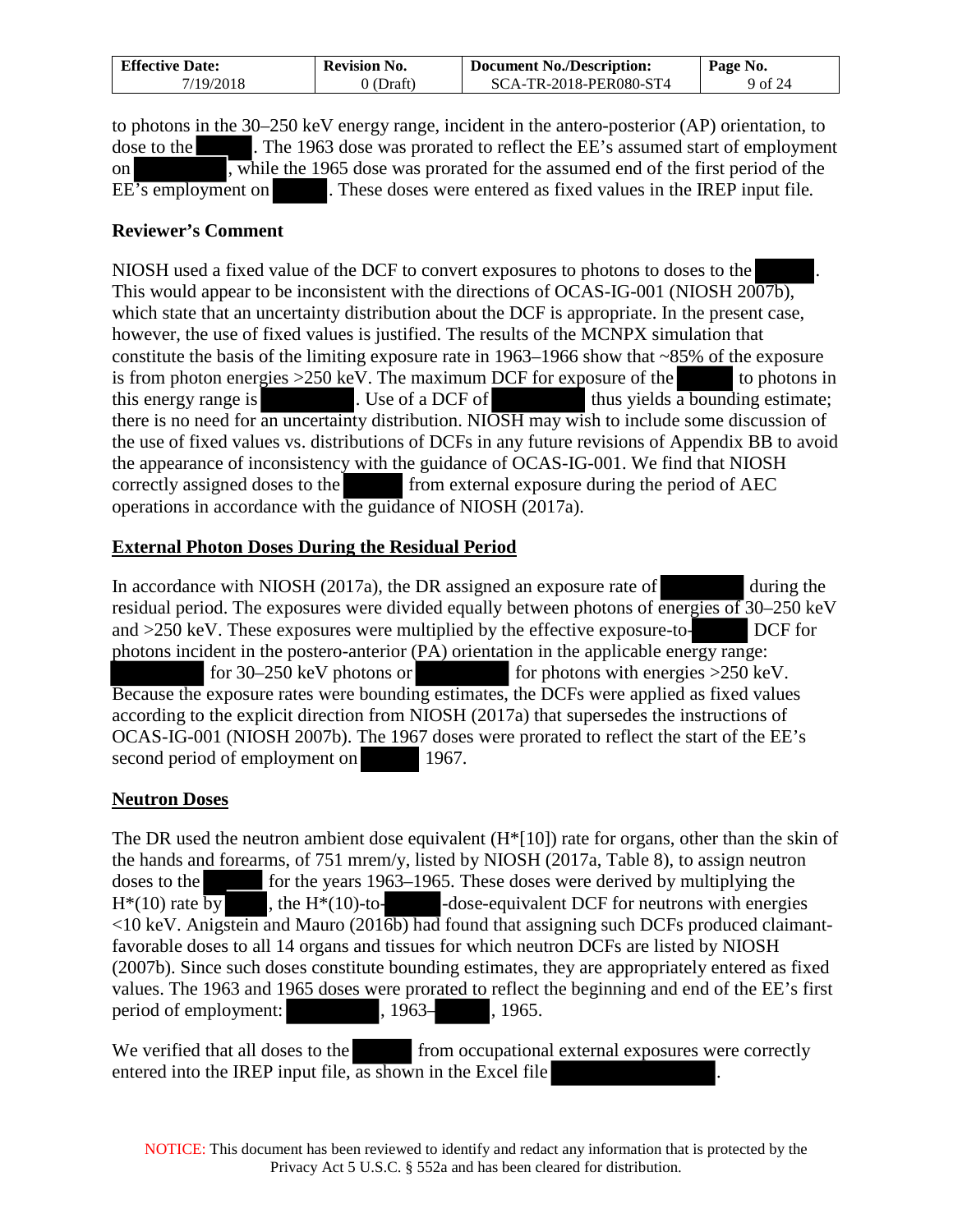| <b>Effective Date:</b> | <b>Revision No.</b> | <b>Document No./Description:</b> | Page No. |
|------------------------|---------------------|----------------------------------|----------|
| 7/19/2018              | 0 (Draft)           | SCA-TR-2018-PER080-ST4           | 10 of 24 |

### <span id="page-9-0"></span>**2.1.3 Review of Internal Doses**

NIOSH (2017a, Table 10) presented intakes of airborne uranium dust at GSI for the operational period (October 1, 1952–June 30, 1966), while NIOSH (2017a, Table 11) presented the corresponding information for the residual period (July 1, 1966–December 31, 1993). These intakes, both by inhalation and by ingestion, were tabulated in units of dpm/calendar day. The calculated doses from alpha rays for each calendar year, from the start of the EE's employment in 1963 until the date of cancer diagnosis in 2005, were listed in the IREP input file, as shown in the Excel file

We audited the internal doses to the by performing independent calculations using integrated doses derived from the DCAL computer code (ORNL 2006). DCAL is "a comprehensive software system for the calculation of tissue dose and subsequent health risk from intakes of radionuclides or exposure to radionuclides present in environmental media" (Eckerman et al. 2006). This totally independent methodology allows us to audit the doses using the same International Commission on Radiological Protection (ICRP) models and parameters that are employed by the Integrated Modules for Bioassay Analysis (IMBA). We calculated the annual doses from intakes during , 1963–, 1965, and during , 1967– , 1972, the EE's first and second periods of employment. The doses for each calendar year were calculated, starting on , 1963, and ending on , 2005, the day before the cancer diagnosis, using the as a surrogate organ for the .

We found notable relative differences between the NIOSH- and SC&A-calculated doses for some years. These differences were presumed to stem from the methodology in the chronic annual dose (CAD) workbook that assigned the daily intakes during the years of partial exposures uniformly during the entire calendar year, rather than assigning the actual daily intakes during the actual periods of exposure, as will be discussed in greater detail in section [2.2.3](#page-11-0) of the present review. However, the total dose calculated for the 42-y period, from the beginning of the EE's employment until the date of diagnosis, was mrem in both cases. Given this small value and the good agreement between the total doses, we concluded that the discrepancies in the annual doses would have no significant impact on this case and did not perform any further analyses. We confirmed that NIOSH correctly calculated the total internal dose to the , which we verified by summing the internal doses listed in the Excel file

# <span id="page-9-1"></span>**2.1.4 Review of External Doses from Medical X Rays**

.

In accordance with OTIB-0006 (ORAUT 2011), the EE was assumed to have had one chest x ray during each year of the operational period as part of the annual physical exam. An acute dose of was assigned for each year, 1963–1965, as a normal distribution, with a standard deviation of 0.0075 rem. This is the dose to the from a PA examination through 1970 listed by ORAUT (2011, Table A-7). The standard deviation was computed as 30% of the mean dose, as recommended by ORAUT. We verified that all doses to the from medical x rays were correctly entered into the IREP input file, as shown in the Excel file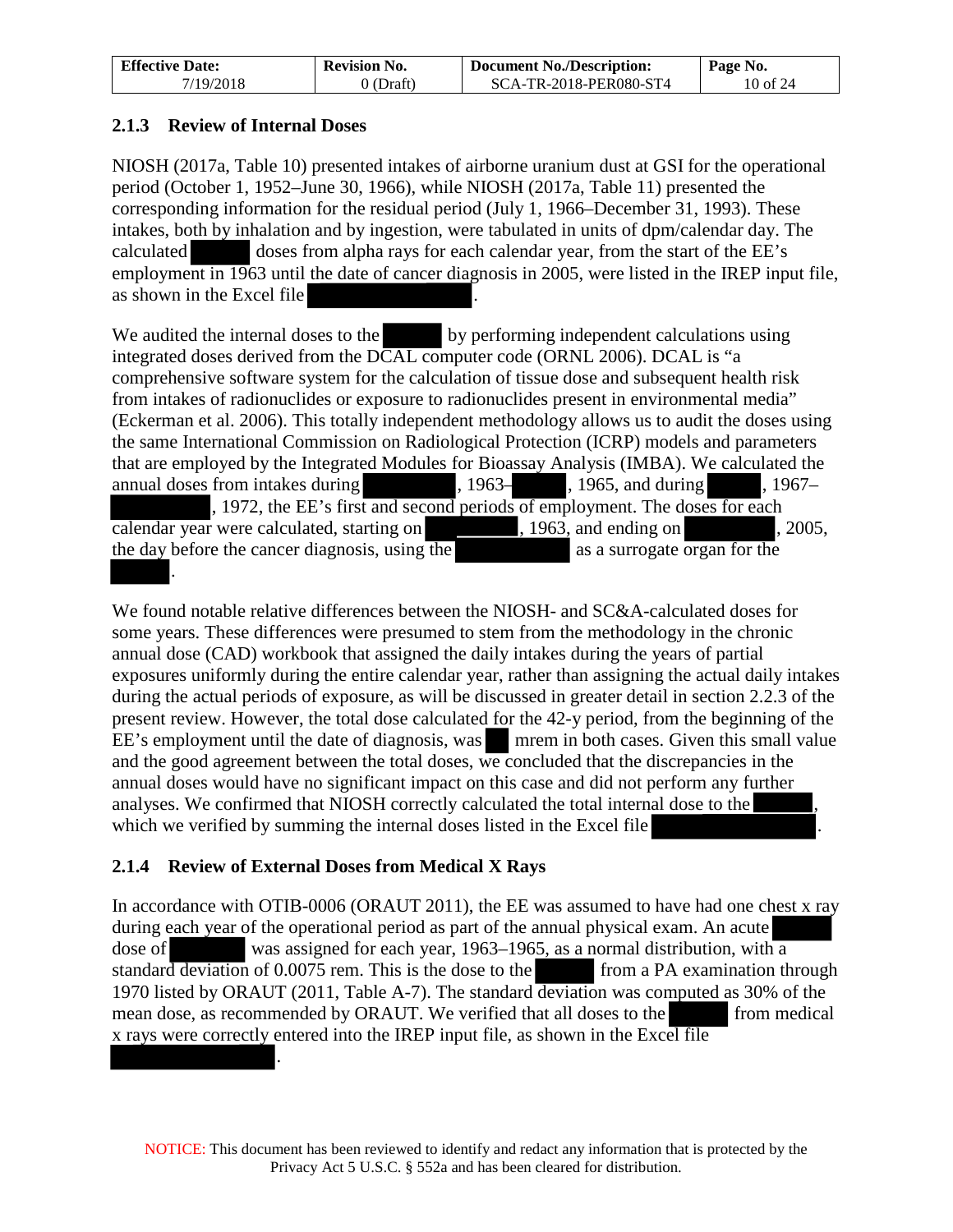| <b>Effective Date:</b> | <b>Revision No.</b> | <b>Document No./Description:</b> | Page No. |
|------------------------|---------------------|----------------------------------|----------|
| 7/19/2018              | 0 (Draft)           | SCA-TR-2018-PER080-ST4           | 11 of 24 |

### <span id="page-10-0"></span>**2.2 CASE [REDACTED]**

This section of the report presents the results of an independent audit of a DR performed by NIOSH for an EE who was employed as a b at GSI from 1962 through 1973, which included both the period of AEC operations and the residual period. The EE was diagnosed with cancer on , 1994. The original DR was approved on , 2007. The POC, as listed in the file  $\sim$ , was . The POC based on the DR that was revised to conform with the PER was . Because the revised POC was >45%, further IREP runs were performed. According to the file , "The average PC value of the 99th percentiles from  $\overline{30}$  runs with 10000 iterations is

### <span id="page-10-1"></span>**2.2.1 Review of Job Category**

Since the EE was employed during the operational period at GSI, the EE's job category is relevant to the DR. The EE was assigned doses to operators. This is an appropriate assignment: as a , the EE clearly worked inside the plant which, according to NIOSH (2017a), defines the operator category at GSI.

.

### <span id="page-10-2"></span>**2.2.2 Review of Occupational External Doses**

The external photon exposures assigned in this DR were derived in the Excel file

# **External Photon Doses During Period of AEC Operations**

One component of the external exposure of operators during 1962 was expressed by NIOSH (2017a, Table 8) as a triangular uncertainty distribution with a minimum, mode, and maximum of 6.279, 9.69, and 12 R/y, respectively. These parameters were multiplied by  $\blacksquare$ , the effective DCF for converting exposure to photons in the 30–250 keV energy range, incident in the AP orientation, to dose to the . The result was a triangular distribution of dose rates to the . The EE was also assigned an external dose to the from 30-keV photons, derived from an air kerma dose rate of  $5.112 \text{ rad/y}$ , multiplied by , the air-kerma-to- DCF for 30-keV photons incident in the PA orientation. This dose was entered into IREP as a constant distribution. The 1962 doses were prorated to reflect the EE's assumed start of employment on .

The EE was assigned external photon exposures during 1963–1965 of as specified by NIOSH (2017a, Table 8). The 1966 exposure was , reflecting the end of the operational period on . These exposures were multiplied by the DCF of to yield doses to the that were entered into IREP as constant distributions.

#### **External Photon Doses During the Residual Period**

The DR assigned an exposure rate of  $0.2925$  R/y for the residual period from  $\,$ , 1966 to , 1973—from the beginning of the residual period to the end of the  $\overline{EE}$ 's employment. The exposures were divided equally between photon energies of 30–250 keV and >250 keV. These exposures were multiplied by the effective exposure-to-<br>

NOTICE: This document has been reviewed to identify and redact any information that is protected by the Privacy Act 5 U.S.C. § 552a and has been cleared for distribution.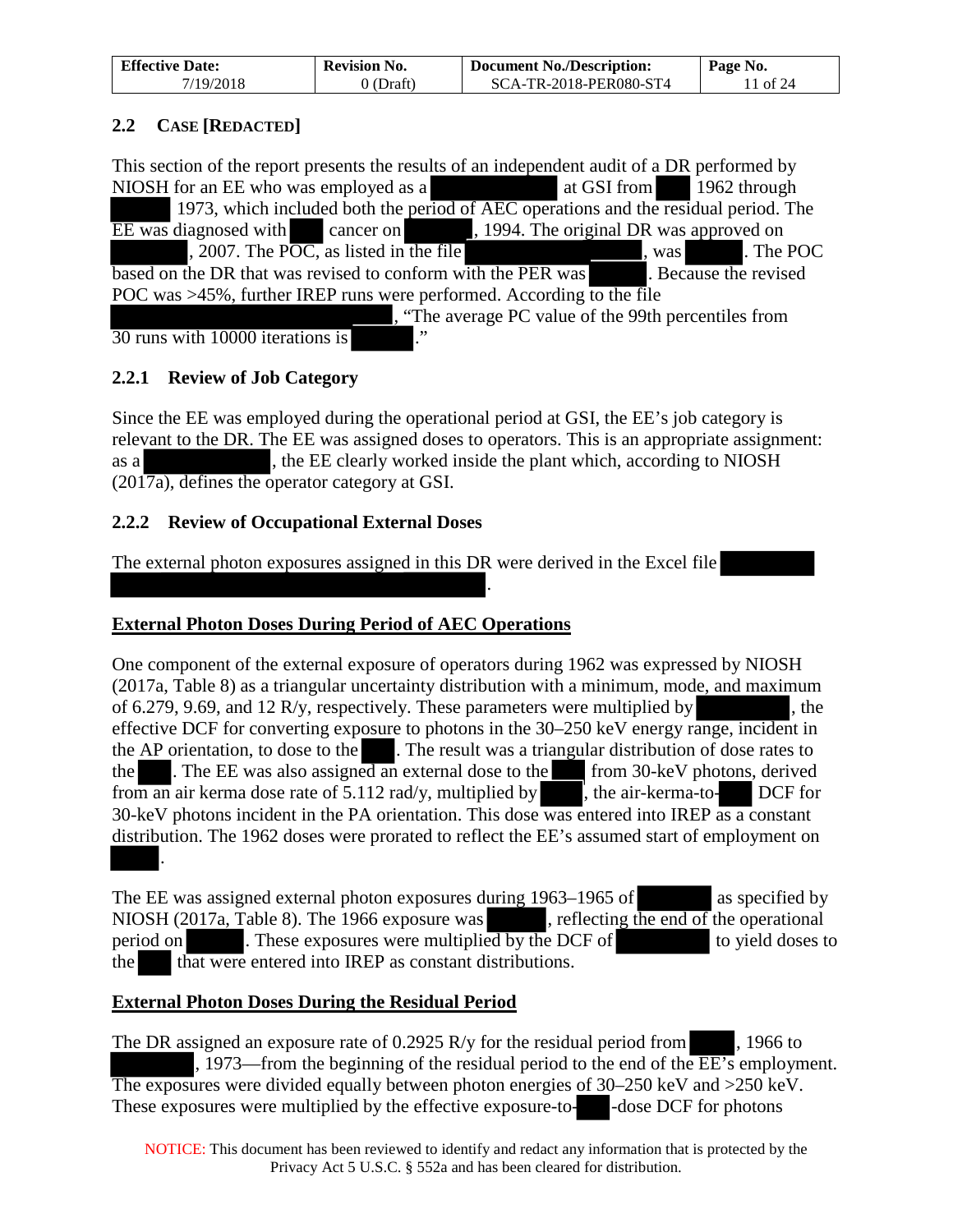| <b>Effective Date:</b> | <b>Revision No.</b> | <b>Document No./Description:</b> | Page No. |  |
|------------------------|---------------------|----------------------------------|----------|--|
| 7/19/2018              | 0 (Draft)           | SCA-TR-2018-PER080-ST4           | 12 of 24 |  |

incident in the PA orientation in the applicable energy range: for 30–250 keV photons or for photons with energies  $>250$  keV. These DCFs were applied as fixed values, as discussed in section [2.1.2](#page-7-3) of the present review*.*

#### **Neutron Doses**

The DR assigned neutron doses to the for the years 1962–1966. These doses were based on the annual neutron doses for organs other than the skin of the hands and forearms listed by NIOSH (2017a, Table 8), multiplied by  $\blacksquare$ , the H $*(10)$ -to- $\blacksquare$ -dose-equivalent DCF for neutrons with energies  $\langle 10 \text{ keV} \rangle$ , the energy range specified by NIOSH, incident in the AP orientation. The 1962 dose was prorated to reflect the EE's assumed start of employment on . The doses were listed as fixed values in the IREP input file.

#### **Reviewer's Comment**

NIOSH used a fixed value of the DCF to convert photon exposures to doses to the . This would appear to be inconsistent with the directions of OCAS-IG-001 (NIOSH 2007b), which states that an uncertainty distribution about the DCF is appropriate. However, in developing the triangular distributions used to estimate the external exposures in 1952–1962, NIOSH largely relied on information regarding radiography of steel castings using sealed <sup>226</sup>Ra sources. Such sources, which contain all the radium progeny, emit photons with an average energy of 655 keV. Use of the effective exposure-to-  $-dose$  DCF of for 30–250 keV photons is highly claimant favorable, since the maximum DCF for photons with energies >250 keV incident in the AP orientation is . Since the derived doses represent bounding estimates, it is appropriate to use a fixed value of the DCF.

NIOSH (2017a) assigned the hypothetical stray photon radiation from the betatron following shutdown a fixed energy of 30 keV and a fixed PA orientation. Such exposure conditions lead to a unique value of the DCF; there was thus no need to assign an uncertainty distribution. The justification for using a fixed value of the DCF with the external photon exposures in 1963–1966 was discussed in section [2.1.2](#page-7-3) of the present review, as was the use of a fixed value of the DCF to calculate neutron doses.

We verified that all doses to the from occupational external exposures were correctly entered into the IREP input file, as shown in the Excel file *.*

#### <span id="page-11-0"></span>**2.2.3 Review of Internal Doses**

As previously noted, NIOSH (2017a, Table 10) presented intakes of airborne uranium dust at GSI for the operational period, while NIOSH (2017a, Table 11) presented the corresponding information for the residual period. These data were entered into the Excel worksheet , which listed the daily intakes of  $^{234}$ U (used by NIOSH as a surrogate for the actual mix of uranium isotopes) by both pathways for the years 1962–1973. The doses from alpha rays for each calendar year, from the start of the EE's employment in  $\overline{1962}$ until the date of cancer diagnosis in 1994, calculated by the CAD workbook, were listed in the IREP input file, as shown in the Excel file *.*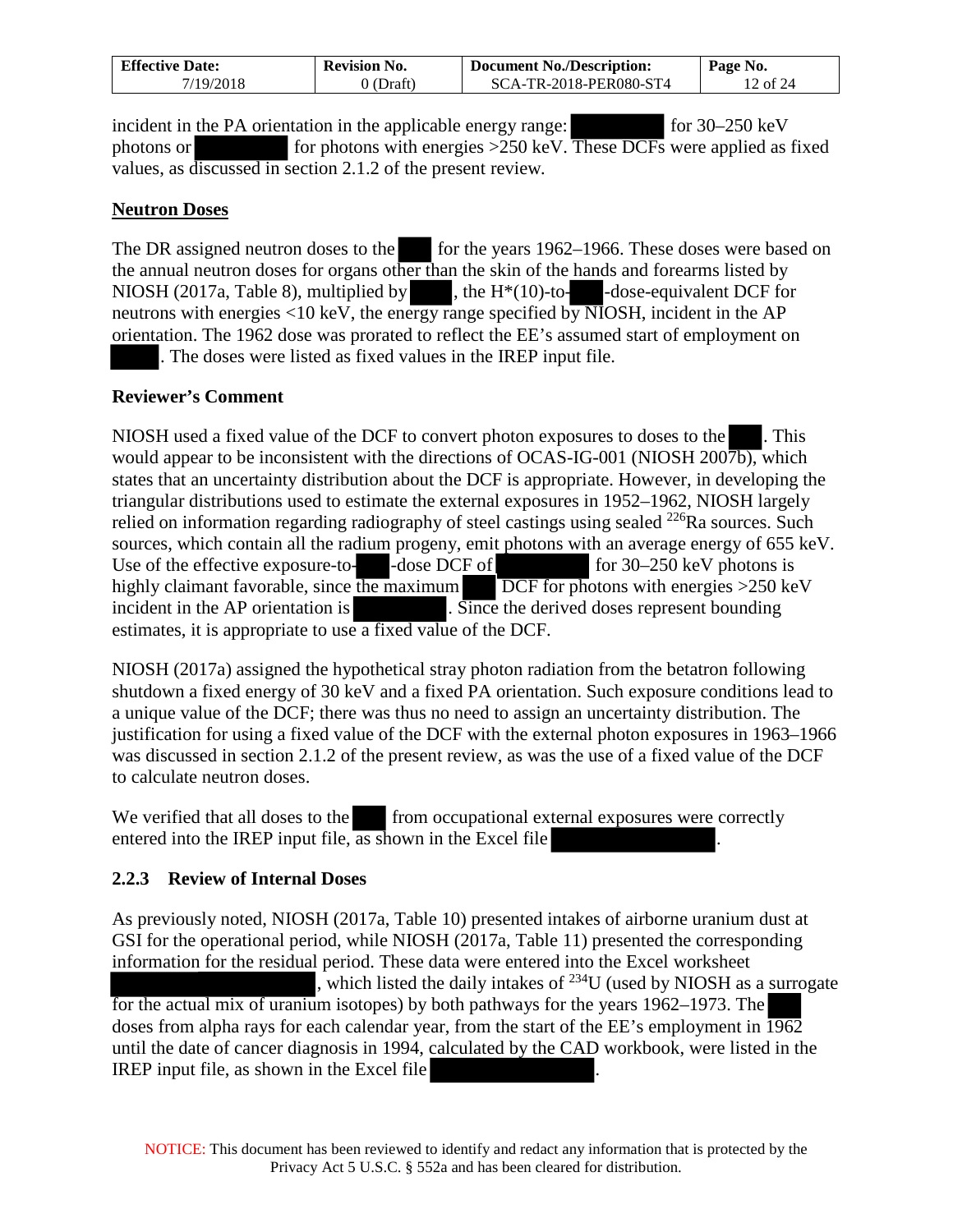| <b>Effective Date:</b> | <b>Revision No.</b> | <b>Document No./Description:</b> | Page No. |  |
|------------------------|---------------------|----------------------------------|----------|--|
| 7/19/2018              | 0 (Draft)           | SCA-TR-2018-PER080-ST4           | 13 of 24 |  |

We audited the internal doses to the by performing independent calculations using integrated doses derived from the  $\overline{DCAL}$  computer code (ORNL 2006), as discussed in section [2.1.3.](#page-9-0) We calculated the annual doses from intakes from , 1962 to 1973, the beginning and end of the EE's employment. The doses for each calendar year were calculated, starting on , 1962, and ending on , 1994, the day before the cancer diagnosis. We found that the NIOSH dose for 1962 was 15% higher than our calculated value, with smaller differences in some subsequent years.

Based on previous DR reviews, we hypothesized that these differences stemmed from the way NIOSH apportioned the intakes during years of partial exposures. Because the total internal dose of calculated by NIOSH was a significant contributor to the total dose of , and hence a potentially significant contributor to the POC, this issue required further study. We therefore performed new analyses in which the intakes during each calendar year were distributed over the entire year. During years of partial exposure, the daily intakes were reduced in proportion to the shorter exposure duration—the annual intakes remained the same. The results of these analyses matched the annual doses calculated by NIOSH within <1%, thus confirming our assumption.

The NIOSH internal dose methodology was the subject of a finding in our previous GSI PER review (SC&A 2016). At that time, the CAD tool used by NIOSH could only accommodate fullyear exposures, requiring the DR analyst to prorate the daily intakes to account for shorter exposure durations. This issue was discussed at a subsequent SCPR meeting (ABRWH 2017), at which time David Allen (NIOSH/DCAS) stated that the CAD tool has been revised: it was now able to model the actual daily intakes and the actual beginning and end dates of the exposures. We confirmed that the version of the tool used in the current , did in fact list these dates and the actual daily intakes during these time intervals; its calculations nevertheless mimicked the earlier version of the tool by distributing the intakes over the entire year.

#### **Observation: NIOSH Used Efficiency Measures to Estimate Internal Doses**

The total internal doses calculated by NIOSH and SC&A in the present case agree within 0.3%, which we verified by summing the internal doses listed in the Excel file . Given this good agreement, and the fact that the POC was , the differences in the annual doses were not likely to affect the compensation decision for this EE. However, this methodology could affect the outcome in cases where the POC was close to 50%.

# <span id="page-12-0"></span>**2.2.4 Review of External Doses from Medical X Rays**

In accordance with OTIB-0006 (ORAUT 2011), the EE was assumed to have had one chest x ray during each year of the operational period as part of the annual physical exam. An acute dose of was assigned for each year, 1962–1966, as a normal distribution, with a standard deviation of  $0.02514$  rem. This is the dose to the from a PA examination through 1970 listed by ORAUT (2011, Table A-7). The standard deviation was computed as 30% of the mean dose, as recommended by ORAUT. We verified that all doses to the from medical x rays were correctly entered into the IREP input file, as shown in the Excel file .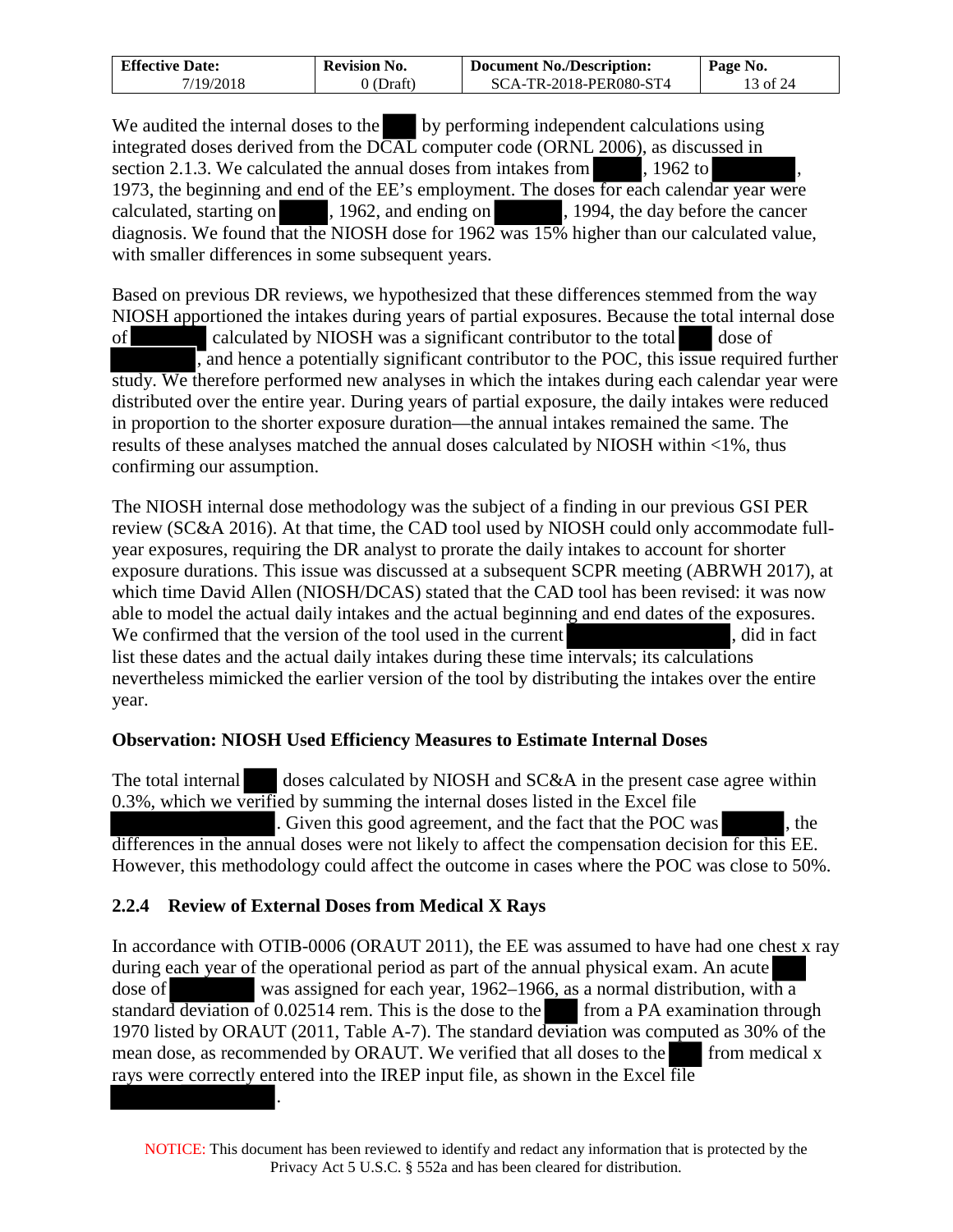| <b>Effective Date:</b> | <b>Revision No.</b> | <b>Document No./Description:</b> | Page No. |
|------------------------|---------------------|----------------------------------|----------|
| 7/19/2018              | 0 (Draft)           | SCA-TR-2018-PER080-ST4           | 14 of 24 |

### <span id="page-13-0"></span>**2.3 CASE [REDACTED]**

This section of the report presents the results of an independent audit of a DR performed by NIOSH for an EE who was employed as a a at GSI from 1963 through 1973, which included the period of AEC operations and the residual period. He was also credited with employment from 1977.<sup>3</sup> He was diagnosed with cancer on , 1977. The original DR was approved on September 10, 2007. The POC, as listed in the file  $\sim$ , was . The POC based on the DR that was revised to conform with the PER was  $\blacksquare$ . Because the revised POC was >45%, further IREP runs were performed. As stated in the file  $\blacksquare$ , "The average PC value of the 99th percentiles from  $30$  runs with 10000 iterations is ...

# <span id="page-13-1"></span>**2.3.1 Review of Job Category**

Since the EE was employed during the operational period at GSI, the EE's job category is relevant to the DR. The EE was assigned doses to operators. This is an appropriate assignment: as a , the EE clearly worked inside the plant which, according to NIOSH (2017a), defines the operator category at GSI.

### <span id="page-13-2"></span>**2.3.2 Review of Occupational External Doses**

The external photon exposures assigned in this DR were derived in the Excel file

### **External Photon Doses During Period of AEC Operations**

The EE was assigned an external exposure of during 1963–1965, and in 1966, as listed by NIOSH (2017a, Table 8). These exposures were multiplied by an exposure-to-DCF of , which is for photons in the  $30-250$  keV energy range incident in the  $\overline{AP}$ orientation. The 1963 dose was prorated to reflect the EE's assumed start of employment on . The doses were entered into IREP as constant distributions.

.

#### **External Photon Doses During the Residual Period**

 $\overline{a}$ 

The DR assigned the exposure rate of for the residual period from , 1966 to , 1973—from the beginning of the residual period to the end of the EE's first period of employment—and for , 1977, the assumed second period of employment. The exposures were divided equally between photon energies of 30–250 keV and

<span id="page-13-3"></span><sup>&</sup>lt;sup>3</sup> The basis for the 1977 employment credit was earnings of from National Roll (a division of GSI) during the second quarter of 1977, reported by the Social Security Administration. The policy of the U.S. Department of Labor (DOL) is to accept Social Security records as proof of employment, and to credit an EE with employment for the entire quarter in the absence of more exact dates. In the present instance, however, the EE could not have been employed at the GSI steel foundry in Granite City, Illinois, during the period in question, since GSI had shut down operations at that facility by the end of 1973. The land and buildings occupied by the foundry were acquired by the Granite City Steel (GCS) Division of the National Steel Corporation in 1974 (SC&A 2008). Only GCS employees who worked in the area formerly owned by GSI, that became known as the South Plant, could have been occupationally exposed after 1973. Although NIOSH is obligated to follow DOL's decision about the covered employment, we suggest that NIOSH inform DOL of this apparent discrepancy.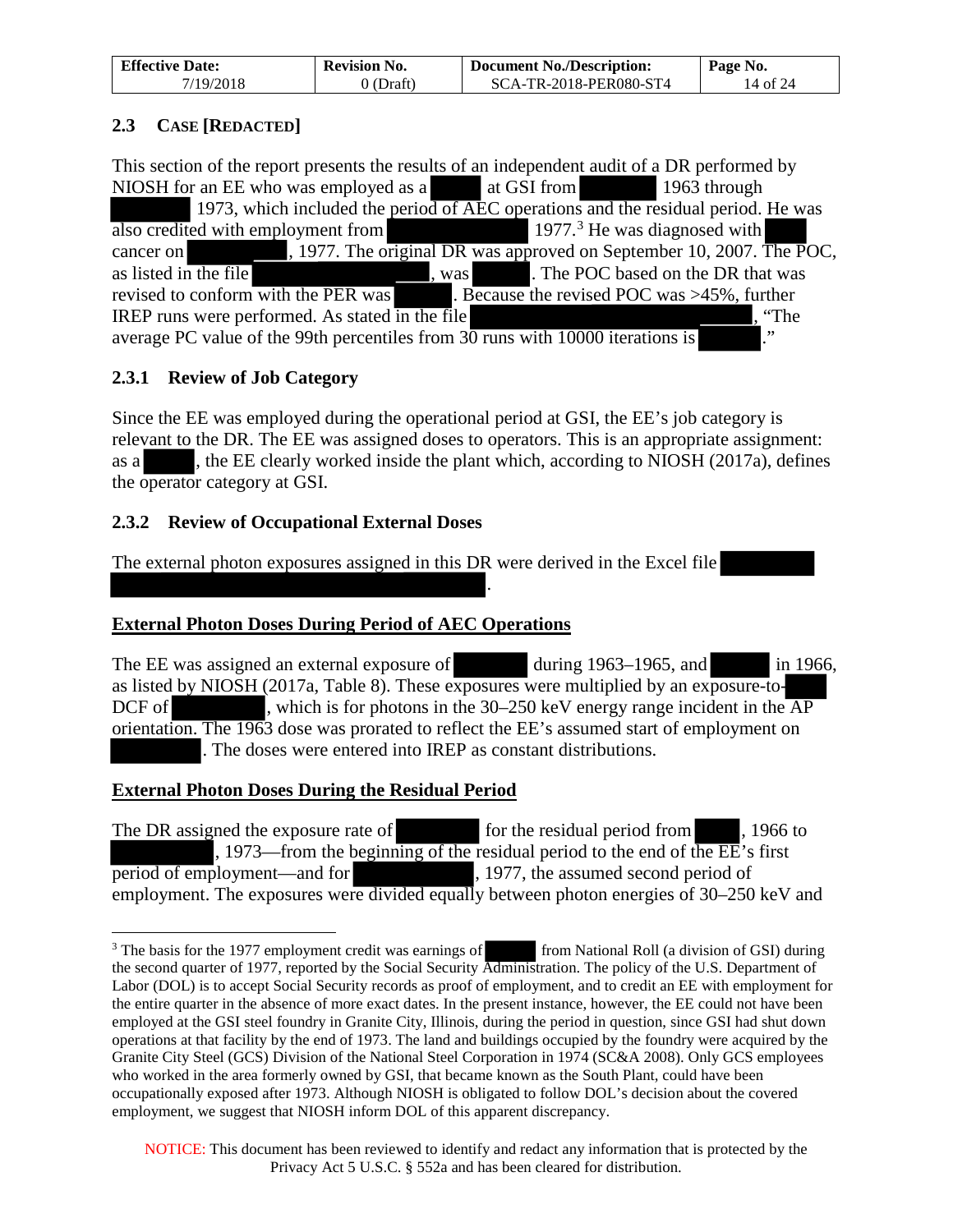| <b>Effective Date:</b> | Revision No. | <b>Document No./Description:</b> | Page No. |
|------------------------|--------------|----------------------------------|----------|
| 7/19/2018              | (Draft)      | SCA-TR-2018-PER080-ST4           | 5 of 24  |

>250 keV. These exposures were multiplied by the effective exposure-to- DCF for photons incident in the AP orientation in the applicable energy range:  $\sqrt{6r^2}$  for 30–250 keV photons or for photons with energies  $>250$  keV. These DCFs were applied as fixed values, as discussed in section [2.1.2](#page-7-3) of the present review. The 1966 dose was prorated to reflect the beginning of the residual period, while the 1973 and 1977 doses were prorated to reflect the periods of the EE's employment.

#### **Neutron Doses**

The DR assigned neutron doses to the for the years 1963–1966. These doses were based on the annual neutron doses for organs other than the skin of the hands and forearms listed by NIOSH (2017a, Table 8), multiplied by  $\blacksquare$ , the H<sup>\*</sup>(10)-to-<br>-dose-equivalent DCF for neutrons incident in the AP orientation with energies <10 keV, the energy range specified by NIOSH (2017a). The 1963 dose was prorated to reflect the EE's assumed start of employment on . The doses were listed as fixed values in the IREP input file.

### **Reviewer's Comment**

NIOSH used fixed values of the DCFs to convert external exposures to photon and neutron radiation to doses to the . The justification for this practice is discussed in sections [2.1.2](#page-7-3) and  $2.2.2$  of the present review. We verified that all doses to the from occupational external exposures were correctly entered into the IREP input file, as shown in the Excel file

#### <span id="page-14-0"></span>**2.3.3 Review of Internal Doses**

*.*

.

As previously noted, NIOSH (2017a, Table 10) listed intakes of airborne uranium dust at GSI for the operational period, while NIOSH (2017a, Table 11) listed the corresponding information for the residual period. NIOSH calculated the internal doses to the from these intakes using the residual period. NIOSH calculated the internal doses to the IMBA, performing eight separate runs. There were four runs each for intakes of 234U absorption types *M* and *S.* For each type, there were two runs for inhalation and two for ingestion. Pairs of runs were required, since IMBA is limited to 10 intake regimes and the intakes spanned 12 date ranges. The resulting doses were entered into IREP, as shown in the

We audited the internal doses to the by performing independent calculations using integrated doses derived from the  $\overline{DCAL}$  computer code (ORNL 2006), as discussed in section [2.1.3](#page-9-0) of the present review. Unlike IMBA, DCAL does not specify the as a target organ. However, the program does specify its two components: . According to the ICRP (2002, Table 6.9), the mean masses of these two organs in adult men are  $\Box$  and  $\Box$  g, respectively. We simulated the doses to the by taking the average of the doses to the state is weighted by the relative mass of each organ, for each calendar year. We calculated the annual doses from intakes during  $\overline{\phantom{a}}$ , 1963– , 1973, the beginning and end of the EE's first period of employment, and during , 1977, the assumed second period of employment. The doses for each calendar year were calculated, starting on , 1963, and ending on , 1977, the day before the cancer diagnosis. We found a difference from the dose calculated by NIOSH for 1963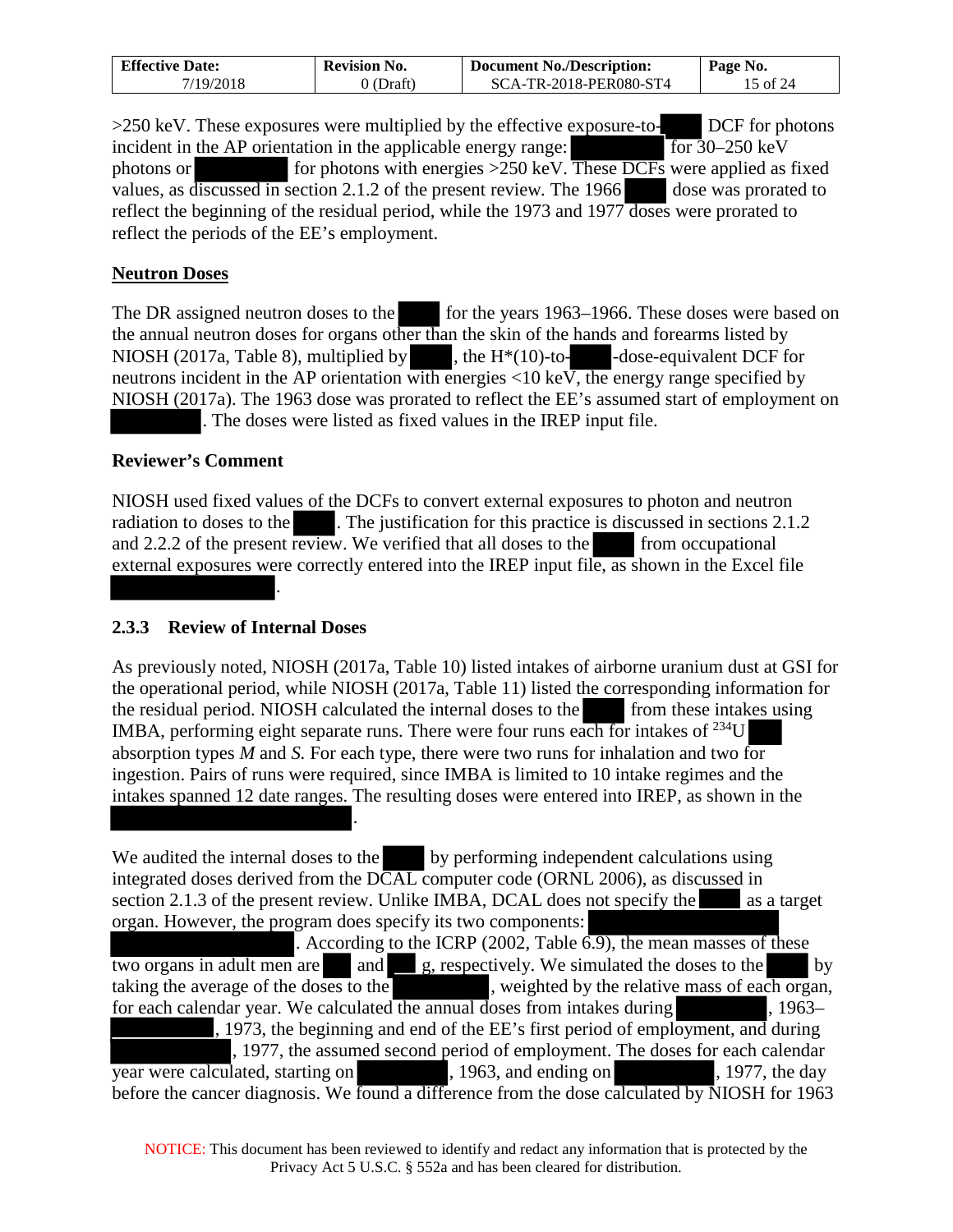| <b>Effective Date:</b> | <b>Revision No.</b> | <b>Document No./Description:</b> | Page No. |
|------------------------|---------------------|----------------------------------|----------|
| 7/19/2018              | $\cup$ (Draft)      | SCA-TR-2018-PER080-ST4           | 16 of 24 |

that most likely stemmed from the way IMBA apportioned intakes during years of partial exposures. However, the total internal doses calculated by NIOSH and SC&A for the 15-y period were mrem in both cases. Given this small value and the good agreement between the total doses, any discrepancies in the annual doses would have no significant impact on this case. We thus confirmed that NIOSH correctly calculated the total internal dose to the , which we verified by summing the internal doses listed in the Excel file .

# <span id="page-15-0"></span>**2.3.4 Review of External Doses from Medical X Rays**

In accordance with OTIB-0006 (ORAUT 2011), the EE was assumed to have had one chest x ray during each year of the operational period as part of the annual physical exam. An acute dose of was assigned for each year, 1963–1966, as a normal distribution, with a standard deviation of 0.0075 rem. This is the dose to the from a PA examination through 1970 listed by ORAUT (2011, Table A-7). The standard deviation was computed as 30% of the mean dose, as recommended by ORAUT. We verified that all doses to the from medical x rays were correctly entered into the IREP input file, as shown in the Excel file *.*

# <span id="page-15-1"></span>**2.4 CASE [REDACTED]**

This section of the report presents the results of an independent audit of a DR performed by NIOSH for an EE who was employed as a a set at GSI from 1952 through 1953, which included the period of AEC operations. He was diagnosed with cancer on , 1998.

. However, since the purpose of the present review is to audit the doses received by workers at GSI, we will not examine the EE's radiation exposures at

The original DR was approved on . The POC, as listed in the file , was . The POC based on the DR that was revised to conform with the PER was . Because the revised POC was >45%, further IREP runs were performed. According to the file  $\cdot$  "The average PC value of the 99th percentiles from 30 runs with 10000 iterations is

# <span id="page-15-2"></span>**2.4.1 Review of Job Category**

Since the period of covered employment fell within the operational period at GSI, the EE's job category is relevant to the DR. The EE was assigned doses to operators. This is an appropriate assignment: , the EE clearly worked inside the plant which, according to NIOSH (2017a), defines the operator category at GSI.

# <span id="page-15-3"></span>**2.4.2 Review of Occupational External Doses**

The external photon exposures assigned in this DR were derived in the Excel file . The was selected as the target  $\overline{\text{organ in the present case, as it was for the previous case of}}$  cancer discussed in section [2.1.2](#page-7-3) of the present review.

NOTICE: This document has been reviewed to identify and redact any information that is protected by the Privacy Act 5 U.S.C. § 552a and has been cleared for distribution.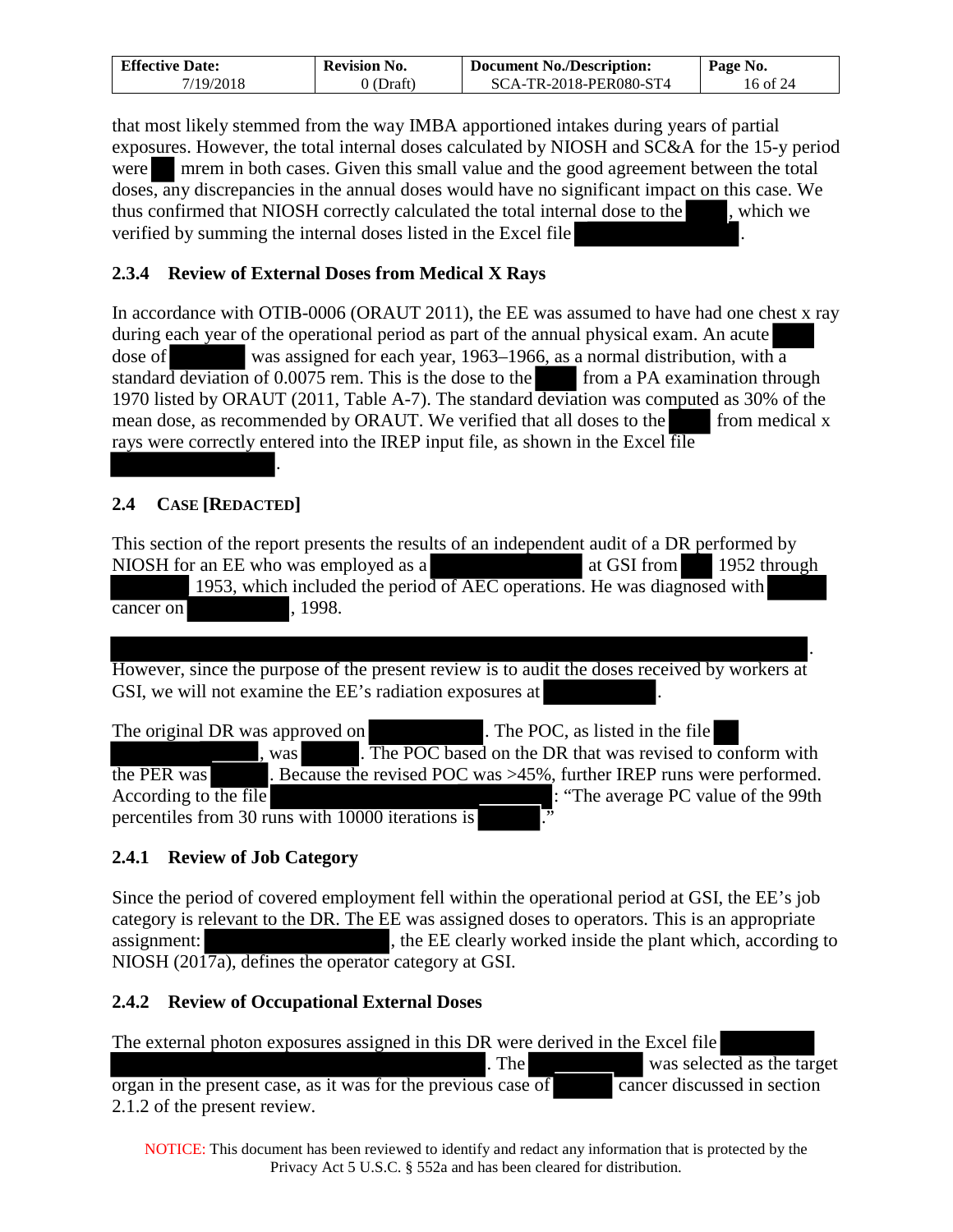| <b>Effective Date:</b> | <b>Revision No.</b> | <b>Document No./Description:</b> | Page No. |
|------------------------|---------------------|----------------------------------|----------|
| 7/19/2018              | 0 (Draft)           | SCA-TR-2018-PER080-ST4           | 17 of 24 |

#### **External Photon Doses**

One component of the external exposure of operators in 1952–1955 was expressed by NIOSH (2017a, Table 8) as a triangular uncertainty distribution with a minimum, mode, and maximum of 6.279, 11.345, and 15 R/y, respectively. These parameters were multiplied by the effective DCF for converting exposure to photons in the 30–250 keV energy range, incident in the AP orientation, to dose to the  $\Box$ . The result in the present case was a triangular distribution of dose rates to the  $\overline{\text{during 1952}-1953}$ . The EE was also assigned an external dose rate to the from 30-keV photons, derived by assigning an air kerma dose rate of 5.112 rad/y, multiplied by , the air-kerma-to- DCF for 30-keV photons incident in the PA orientation.

# **Neutron Doses**

The DR assigned neutron doses to the for the years 1952–1953. These doses were based on the annual neutron doses for organs other than the skin of the hands and forearms listed by NIOSH (2017a, Table 8), multiplied by  $\blacksquare$ , the effective H $*(10)$ -to- $\blacksquare$  -dose-equivalent DCF for neutrons with energies <10 keV, the energy range specified by NIOSH.

The 1952 photon and neutron doses were prorated to reflect the start of the operational period on October 1, 1952, while the 1953 doses were prorated to reflect the end of EE's employment at GSI on . All external doses were entered into IREP as constant distributions.

# **Reviewer's Comment**

NIOSH used fixed values of the DCFs to convert external exposures to photon and neutron radiation to doses to the . The justification for this practice is discussed in sections [2.1.2](#page-7-3) and  $2.2.2$  of the present review. We verified that all doses to the from occupational external exposure were correctly entered into the IREP input file, as shown in the Excel file

# <span id="page-16-0"></span>**2.4.3 Review of Internal Doses**

*.*

We audited the internal doses to the by performing independent calculations using integrated doses derived from the DCAL computer code (ORNL 2006), as discussed in section [2.1.3,](#page-9-0) using the as a surrogate organ. We calculated the annual doses from intakes from  $\frac{1952 \text{ through}}{1952 \text{ through}}$ , 1953—from the beginning of the operational period to end of the EE's employment at GSI. The doses for each calendar year were calculated, starting on , 1952, and ending on , 1998, the day before the cancer diagnosis. We found differences in the calculated doses for the first two years. As discussed in section [2.1.3,](#page-9-0) these differences most likely stemmed from the way NIOSH apportioned the intakes during years of partial exposures. However, the total doses calculated by NIOSH and SC&A for the 46-y period were in each case, as we verified by summing the internal doses listed in the Excel file . Given these small values and the good agreement between the total doses, the differences in the annual doses were not significant. We thus verified the internal doses calculated by NIOSH and confirmed that these doses were correctly entered into IREP, as shown *.*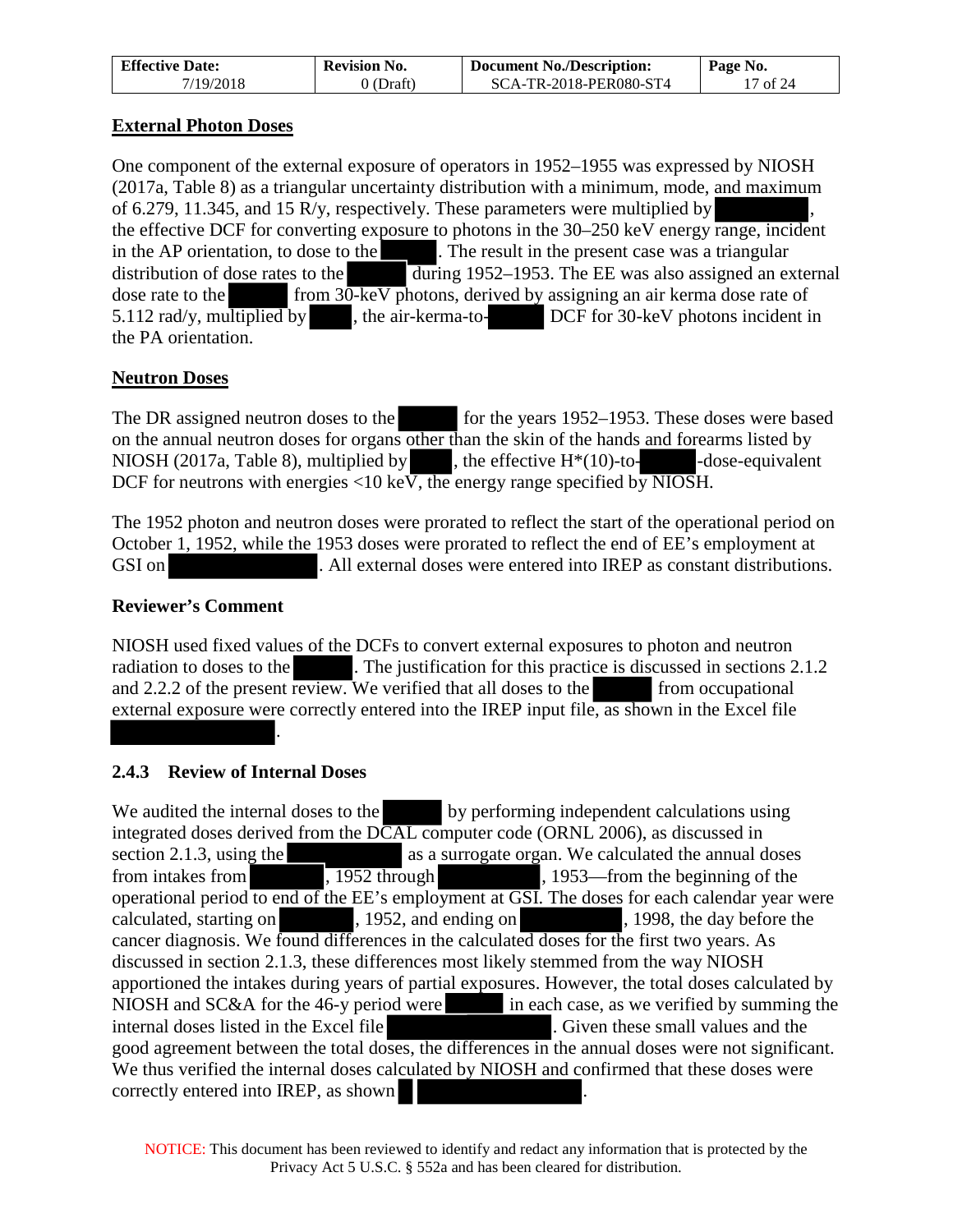| <b>Effective Date:</b> | <b>Revision No.</b> | <b>Document No./Description:</b> | Page No. |
|------------------------|---------------------|----------------------------------|----------|
| 7/19/2018              | $0$ (Draft)         | SCA-TR-2018-PER080-ST4           | 18 of 24 |

#### <span id="page-17-0"></span>**2.4.4 Review of External Doses from Medical X Rays**

In accordance with OTIB-0006 (ORAUT 2011), the EE was assumed to have had one chest x ray during each year of the operational period as part of the annual physical exam. An acute dose of was assigned for each year, 1952–1953, as a normal distribution, with a standard deviation of 0.0075 rem. This is the dose to the from a PA examination through 1970 listed by ORAUT (2011, Table A-7). The standard deviation was computed as 30% of the mean dose, as recommended by ORAUT. We verified that all doses to the from medical x rays were correctly entered into the IREP input file, as shown in the Excel file *.*

# <span id="page-17-1"></span>**2.5 CASE [REDACTED]**

This section of the report presents the results of an independent audit of a DR performed by NIOSH for an EE who was employed as a a a state GSI from 1963 through NIOSH for an EE who was employed as a a at GSI from 1963 through , 1969, which included the period of AEC operations and the residual period. He was diagnosed with states of  $\mu$ , International Classification of Diseases  $(ICD)-9$  Code  $\overline{)$ , on  $\overline{)$ , 2013. According to the National Cancer Institute's "Dictionary of Cancer Terms" (NCI  $\overline{n/d}$ ), " " According to  $\overline{ORAUT}$  (2012), the is to be selected for both internal and external DRs in cases assigned this ICD-9 code.

The original DR was approved on , 2014. The POC, as listed in the file , was . The POC based on the DR that was revised to conform with the PER was  $\blacksquare$ . Because the revised POC was  $>45\%$ , further IREP runs were performed. As stated in the file  $\blacksquare$ , "The average PC value of the 99th percentiles from 30 runs with 10000 iterations is

# <span id="page-17-2"></span>**2.5.1 Review of Job Category**

Since part of the EE's employment was during the operational period at GSI, the EE's job category is relevant to the DR. According to the computer-assisted telephone interview (CATI) report, the EE "worked in all buildings including the betatron building and others. [As a]

 as everyone went in and out of the plant. Then went all over the plant as necessary to perform other duties.  $\blacksquare$  duties. ." Although the EE was not a production worker, the description of the duties clearly indicates that the EE worked inside the plant which, according to NIOSH (2017a), defines the operator category at GSI. Therefore, the EE was properly assigned doses to operators.

# <span id="page-17-3"></span>**2.5.2 Review of Occupational External Doses**

The external photon exposures assigned in this DR were derived in the Excel file

.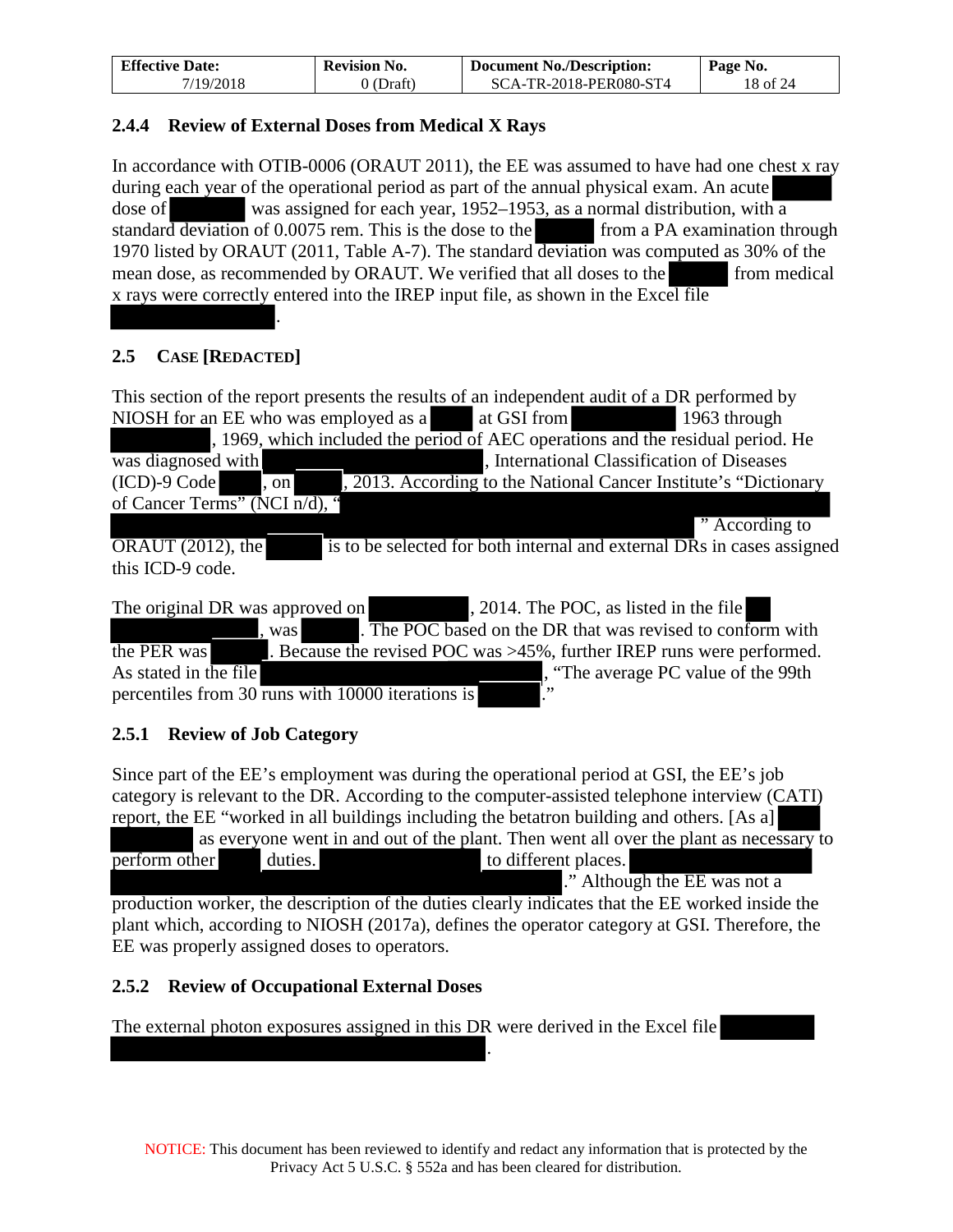| <b>Effective Date:</b> | <b>Revision No.</b> | <b>Document No./Description:</b> | Page No. |
|------------------------|---------------------|----------------------------------|----------|
| 7/19/2018              | $0$ (Draft)         | SCA-TR-2018-PER080-ST4           | 19 of 24 |

#### **External Photon Doses During Period of AEC Operations**

The EE was assigned an external exposure of during 1963–1965, and in 1966, as listed by NIOSH (2017a, Table 8). These exposures were multiplied by an exposure-to- DCF of , which is for photons in the 30–250 keV energy range incident in the AP orientation. The 1963 dose was prorated to reflect the EE's start of employment on . The doses were entered into IREP as constant distributions.

#### **External Photon Doses During the Residual Period**

The DR assigned the exposure rate of for the residual period. The exposures were divided equally between photon energies of 30–250 keV and >250 keV. These exposures were multiplied by the effective exposure-to- DCF for the applicable energy range: for 30–250 keV photons or for photons with energies  $>$ 250 keV. These DCFs were applied as fixed values, as discussed in section [2.1.2](#page-7-3) of the present review. The 1966 dose was prorated to reflect the beginning of the residual period on July 1, while the 1969 dose was prorated to reflect the end of the EE's employment .

#### **Neutron Doses**

The DR assigned neutron doses to the for the years 1963–1966. These doses were based on the annual neutron doses for organs other than the skin of the hands and forearms listed by NIOSH (2017a, Table 8), multiplied by , the  $H<sup>*</sup>(10)$ -to- -dose-equivalent DCF for neutrons incident in the AP orientation with energies <10 keV, the energy range specified by NIOSH (2017a). The 1963 dose was prorated to reflect the EE's start of employment on . The doses were listed as fixed values in the IREP input file.

#### **Reviewer's Comment**

NIOSH used fixed values of the DCFs to convert external exposures to photon and neutron radiation to doses to the . The justification for this practice is discussed in sections [2.1.2](#page-7-3) and  $2.2.2$  of the present review. We verified that all doses to the from occupational external exposure were correctly entered into the IREP input file, as shown in the Excel file *.*

#### <span id="page-18-0"></span>**2.5.3 Review of Internal Doses**

As stated previously, NIOSH (2017a, Table 10) presented intakes of airborne uranium dust at GSI for the operational period, while NIOSH (2017a, Table 11) presented the corresponding information for the residual period. These data were entered into the Excel worksheet , which listed the daily intakes of  $^{234}$ U (used by NIOSH as a surrogate for the actual mix of uranium isotopes) by both pathways for the years 1963–1969. The doses from alpha rays during these years, calculated by the CAD workbook, were listed in the IREP input file, as shown in the Excel file *.*

We audited the internal doses to the by performing independent calculations using integrated doses derived from the DCAL computer code (ORNL 2006), as discussed in section [2.1.3](#page-9-0) of the present review. We calculated the annual doses from intakes during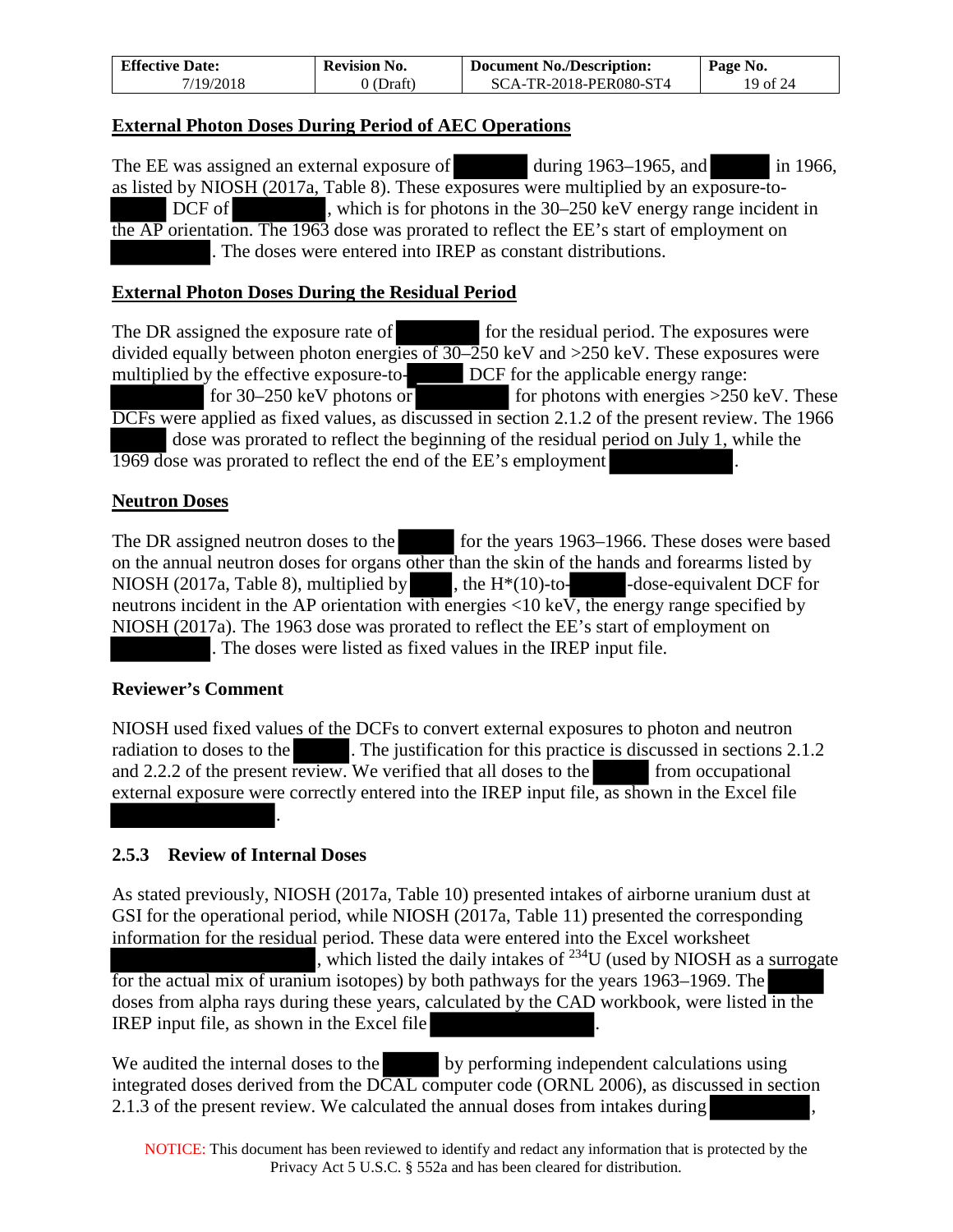| <b>Effective Date:</b> | <b>Revision No.</b> | <b>Document No./Description:</b> | Page No. |
|------------------------|---------------------|----------------------------------|----------|
| 7/19/2018              | 0 (Draft)           | SCA-TR-2018-PER080-ST4           | 20 of 24 |

1963– , 1969, the beginning and end of the EE's employment. The doses for each calendar year were calculated, starting on , 1963, and ending on , 2013, the day before the cancer diagnosis. We found no significant differences in the calculated annual doses. We summed the internal doses listed in to obtain a total dose of , which matched the total dose calculated by SC&A. We thus verified the internal doses calculated by NIOSH for this case.

#### <span id="page-19-0"></span>**2.5.4 Review of External Doses from Medical X Rays**

*.*

In accordance with OTIB-0006 (ORAUT 2011), the EE was assumed to have had one chest x ray during each year of the operational period as part of the annual physical exam. An acute dose of was assigned for each year, 1963–1966, as a normal distribution, with a standard deviation of 0.0075 rem. This is the dose to the from a PA examination through standard deviation of  $0.0075$  rem. This is the dose to the 1970 listed by ORAUT (2011, Table A-7). The standard deviation was computed as 30% of the mean dose, as recommended by ORAUT. We verified that all doses to the from medical x rays were correctly entered into the IREP input file, as shown in the Excel file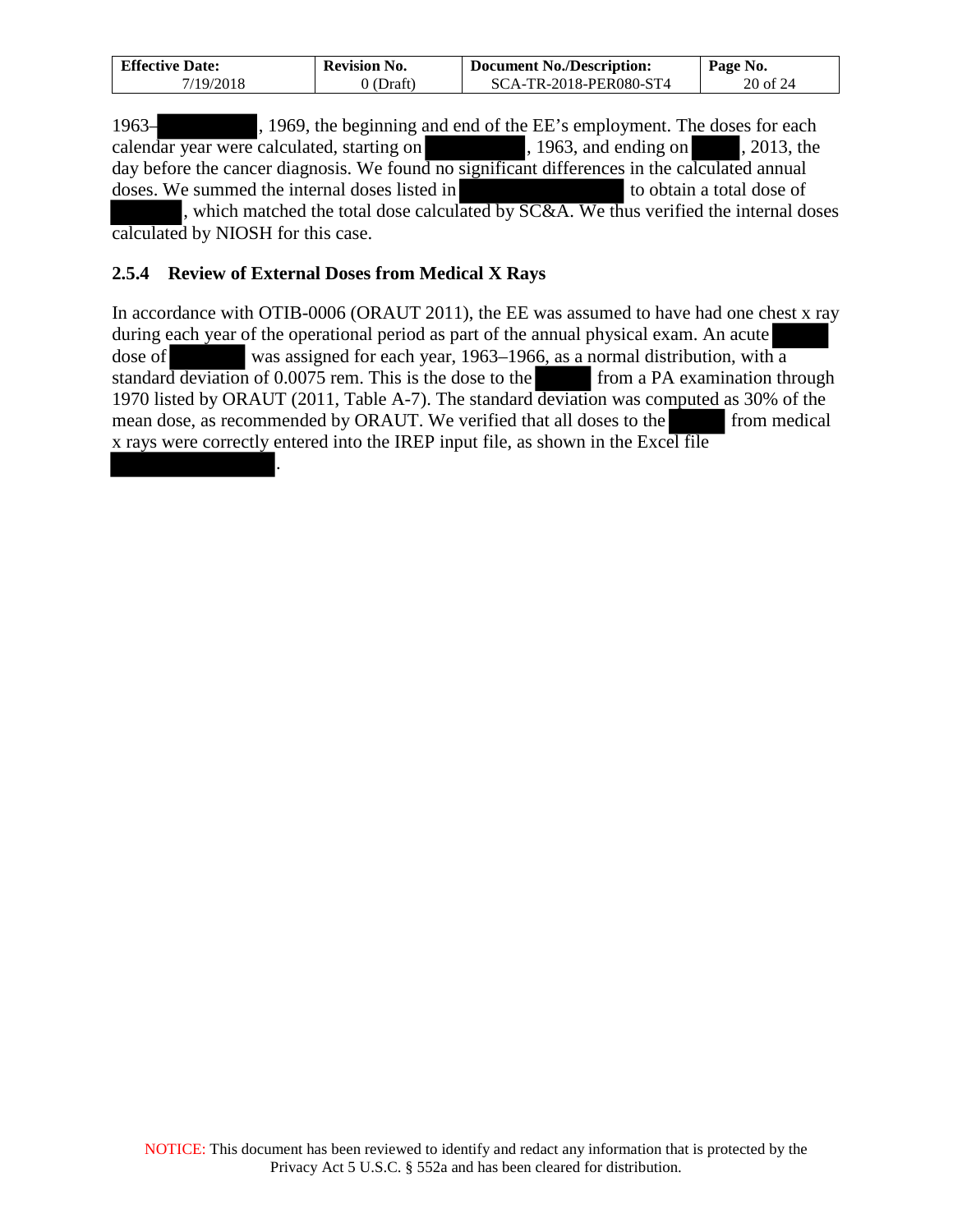| <b>Effective Date:</b> | <b>Revision No.</b> | <b>Document No./Description:</b> | Page No. |
|------------------------|---------------------|----------------------------------|----------|
| 7/19/2018              | 0 (Draft)           | SCA-TR-2018-PER080-ST4           | 21 of 24 |

# **3 SUMMARY AND CONCLUSIONS**

<span id="page-20-0"></span>SC&A has audited the five cases that were selected by NIOSH from the 71 claims that had been reevaluated in accordance with DCAS-PER-080 (NIOSH 2017b). The PER addressed changes in doses prescribed by revisions 2 and 3 to Appendix BB to TBD-6000 (NIOSH 2016, 2017a). At least one of the prescribed doses during each year of the operational period increased after Appendix BB, Rev. 1 (NIOSH 2014). NIOSH therefore reevaluated all GSI claims with DRs that were completed before February 9, 2017, the date of issuance of revision 3, with employment during the operational period, that had a POC  $<50\%$ .

SC&A (2016) had previously reviewed DCAS-PER-057 (NIOSH 2015), which was issued following revision 1 (NIOSH 2014). That review resulted in three findings and several observations. These arose out of the methods used by NIOSH to implement revision 1, not from failures to follow the prescriptions in that revision. We believe that only a case audit, which is prescribed by the SC&A (2009) protocol for performing a PER review, would uncover any such deficiencies that persisted in the cases subject to the current PER.

Our audits included a review of the job category assigned to each worker, which was the subject of major findings in our previous review (SC&A 2016). In our current review, we find that, in all five cases, the workers had been properly assigned to the operator category.

We reviewed the external organ doses to verify conformity with the external exposures specified in revision 3 (NIOSH 2017a), and with the guidelines for converting these exposures to organ doses presented by NIOSH (2007b). Our previous review (SC&A 2016) uncovered some issues with the implementation of these guidelines; our current review found that these issues had been resolved.

We verified that inhaled and ingested intakes of uranium had been correctly assigned for the calculation of internal doses. In our previous review (SC&A 2016), we had observed that NIOSH sometimes used efficiency measures in estimating internal doses that had the potential of changing the annual doses and hence the POCs. The NIOSH methodology could lead to lowering some annual doses in cases where the intake regime ended before the end of the year. As we stated in our previous review, NIOSH should perform IMBA analyses using the actual dates of intake to calculate internal doses for cases where the internal doses make significant contributions to the total doses and the POC is close to 50%.

Finally, we confirmed that the doses from medical x rays were correctly assigned in each case. The prescribed methodology for assigning these doses had not changed from Appendix BB, Rev. 0 (NIOSH 2007a) to revision 3 (NIOSH 2017a). However, the files and , which summarized the results of the NIOSH reevaluation of the respective cases under DCAS-PER-057 (NIOSH 2015), showed changes in these doses from the original DRs. We therefore inspected the medical x-ray doses that were assigned under the present PER and concluded that these previous changes were apparent anomalies, since the final medical x-ray doses under the current PER were the same as those in the original DRs.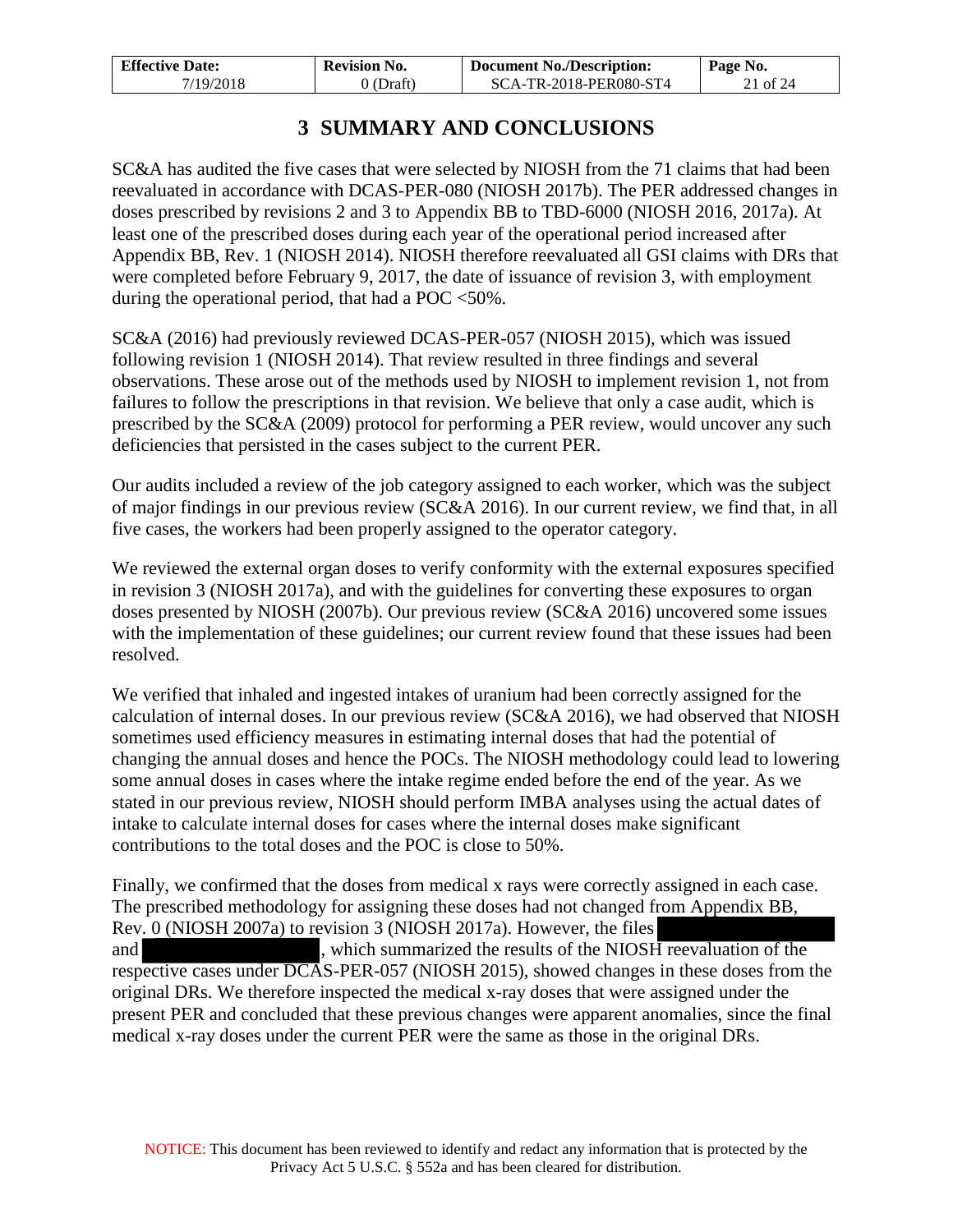| <b>Effective Date:</b> | <b>Revision No.</b> | <b>Document No./Description:</b> | Page No. |
|------------------------|---------------------|----------------------------------|----------|
| 7/19/2018              | $\partial$ (Draft)  | SCA-TR-2018-PER080-ST4           | 22 of 24 |

In summary, we find that NIOSH has correctly implemented the changes to the DR methodology in Appendix BB, Rev. 3 (NIOSH 2017a), and therefore fulfilled the intent and purpose of DCAS-PER-080 (NIOSH 2017b).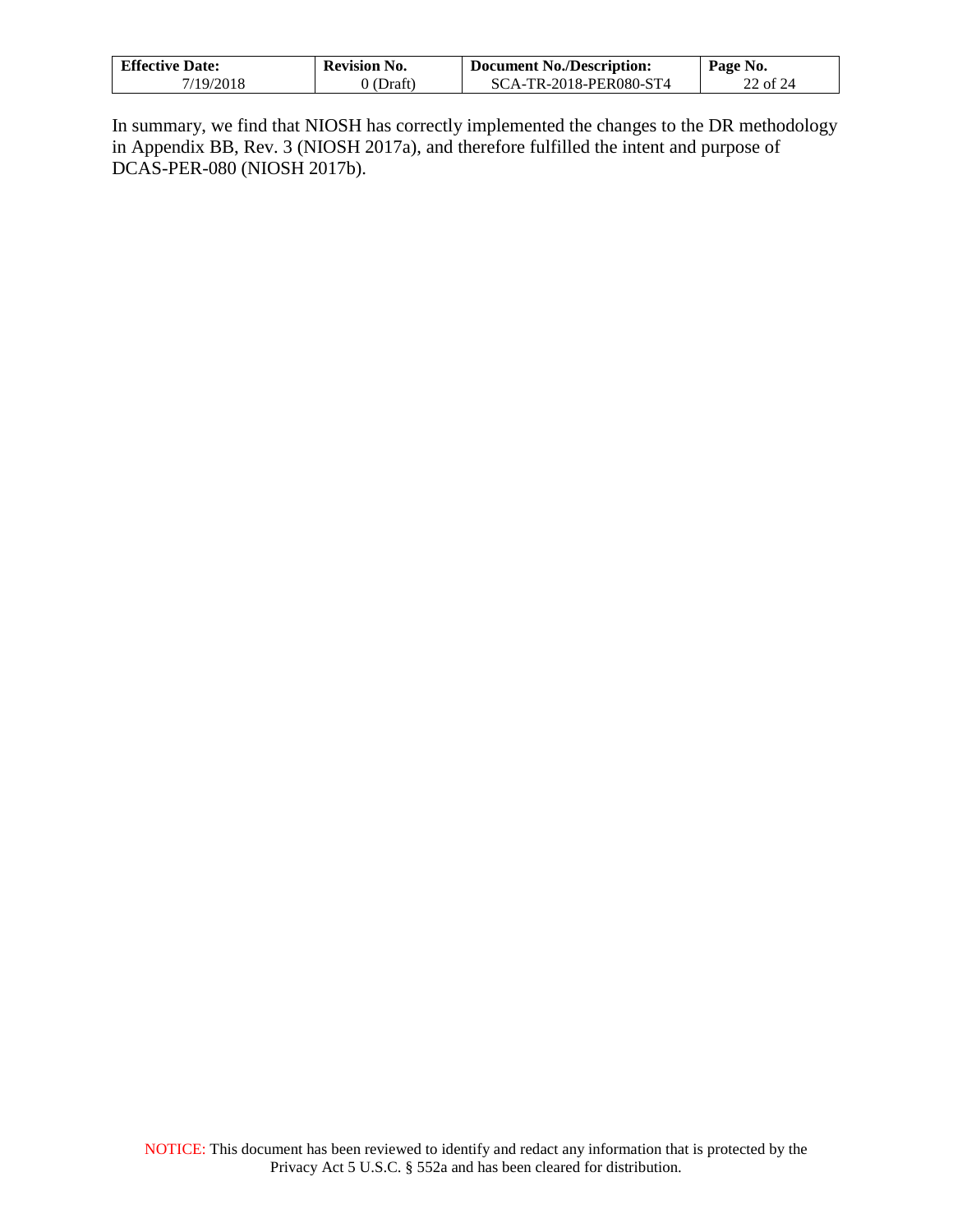| <b>Effective Date:</b> | <b>Revision No.</b> | <b>Document No./Description:</b> | Page No. |
|------------------------|---------------------|----------------------------------|----------|
| 7/19/2018              | $0$ (Draft)         | SCA-TR-2018-PER080-ST4           | 23 of 24 |

# **4 REFERENCES**

<span id="page-22-0"></span>ABRWH. 2017. Transcript: Teleconference Meeting of the Advisory Board on Radiation and Worker Health, Subcommittee on Procedures Review. January 10, 2017.

Anigstein, R., and J. Mauro (SC&A, Inc.) 2016a. "Review of 'Site Profiles for Atomic Weapons Employers that Worked Uranium Metals Appendix BB – General Steel Industries,' Revision 2," Memorandum to Advisory Board on Radiation and Worker Health, Work Group on TBD-6000. September 6, 2016.

Anigstein, R., and J. Mauro (SC&A, Inc.) 2016b. "Further SC&A Observations on Appendix BB, Revision 2," memorandum to Advisory Board on Radiation and Worker Health, Work Group on TBD-6000. December 9, 2016.

Eckerman, K. F., et al. 2006. "User's Guide to the DCAL System," ORNL/TM-2001/190. Available at [https://www.epa.gov/sites/production/files/2015-02/documents/dcal-manual.pdf.](https://www.epa.gov/sites/production/files/2015-02/documents/dcal-manual.pdf) Accessed July 18, 2018.

International Commission on Radiological Protection (ICRP). 2002. "Basic Anatomical and Physiological Data for Use in Radiation Protection: Reference Values," ICRP Publication 89. *Annals of the ICRP, 32*(3–4). Oxford: Pergamon Press.

National Cancer Institute at the National Institutes of Health (NCI). (n/d). "Dictionary of Cancer Terms." Available at [https://www.cancer.gov/publications/dictionaries/cancer](https://www.cancer.gov/publications/dictionaries/cancer-terms/def/urothelial-cancer)[terms/def/urothelial-cancer.](https://www.cancer.gov/publications/dictionaries/cancer-terms/def/urothelial-cancer) Accessed June 27, 2018.

NIOSH. 2007a. "Site Profiles for Atomic Weapons Employers that Worked Uranium and Thorium Metals - Appendix BB: General Steel Industries," Battelle-TBD-6000, Appendix BB, Rev. 0. National Institute for Occupational Safety and Health, Office of Compensation Analysis and Support, Cincinnati, OH. June 25, 2007.

NIOSH. 2007b. "External Dose Reconstruction Implementation Guideline," OCAS-IG-001, Rev. 3. National Institute for Occupational Safety and Health, Office of Compensation Analysis and Support, Cincinnati, OH. November 21, 2007.

NIOSH. 2014. "Site Profiles for Atomic Weapons Employers that Worked Uranium Metals: Appendix BB – General Steel Industries," Battelle-TBD-6000, Appendix BB, Rev. 1. National Institute for Occupational Safety and Health, Division of Compensation Analysis and Support, Cincinnati, OH. June 6, 2014.

NIOSH. 2015. "Program Evaluation Report: General Steel Industries," DCAS-PER-057, Rev. 0. National Institute for Occupational Safety and Health, Division of Compensation Analysis and Support, Cincinnati, OH. March 11, 2015.

NIOSH. 2016. "Site Profiles for Atomic Weapons Employers that Worked Uranium Metals: Appendix BB – General Steel Industries," Battelle-TBD-6000, Appendix BB, Rev. 02. National Institute for Occupational Safety and Health, Division of Compensation Analysis and Support, Cincinnati, OH. May 26, 2016.